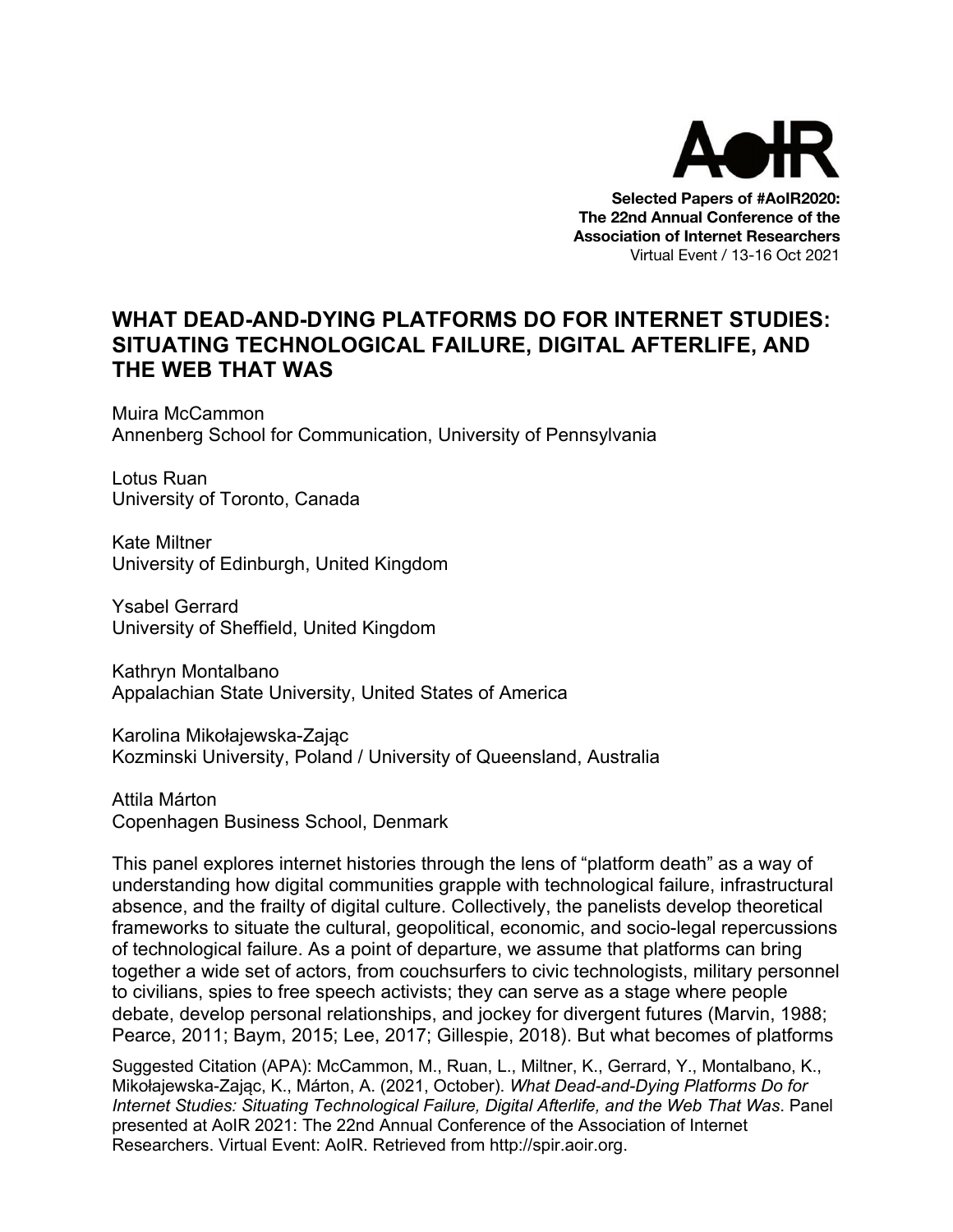when they fade, fail, or fall from public favor; can they, like software, experience an "afterlife" (Stevenson and Gehl, 2019)? What can dead and dying platforms tell us about technological growth and stagnation, digital present(s) and future(s)? This panel represents a collaborative effort to complicate, document, and build on the narratives of platform collapse, precarity, and frailty that scholars (Gehl, 2012; Chun, 2016; Belleflamme & Neysen, 2017; Gomez-Meijia, 2018; Helmond & van der Vlist, 2019) and tech reporters (Kircher, 2016) have highlighted over the past two decades. Panelists, in their scholarly work and exploration of five different platforms, establish that "platform death" is so much a monolithic or static concept. Indeed, death in the context of digital culture can be understood as an industrial process, as a negotiation between different platform stakeholders, and even, as a discursive marker. As a conceptual framework, it can provide for a rich understanding of how technological failure occurs and ripples across divergent digital communities.

### **The papers**

In this panel, we provide five arguments that focus on a range of conceptions of platform death.

The first contribution looks at *platform counter-narratives* and *platform countermemories* related to a U.S. military-made social media platform, **TroopTube**. It focuses on the ways in which technological failure can help surface narratives of contestation and power struggles between engineers, users, and other stakeholders invested in a specific platform's design.

The second contribution examines **Fanfou**, a Chinese platform launched in 2007. It examines two intertwined questions: How does China's regulatory environment affect the development and evolution of niche social media platforms, and how do small and surviving platforms and their users adjust their operation strategies and social media use in response to state control?

The third contribution offers a nostalgic re-imagining of **Myspace**, exploring ways in which the site has been positioned as an idealized social media platform, particularly in terms of technological skill development.

The fourth contribution focuses on **YikYak** in considering why some anonymous platforms that are prone to cyberbullying, copyright infringement, and hate speech survive while others die, despite the safe harbor status afforded to Internet Service Providers (ISPs) and social media platforms by Section 230 of the Communications Decency Act (CDA).

The fifth and final contribution included in the panel offers a case study of **Couchsurfing** to situate ways in which certain platforms become 'death stars' (Scholz, 2016), creating 'kill zones' that suffocate emerging competition in technological markets.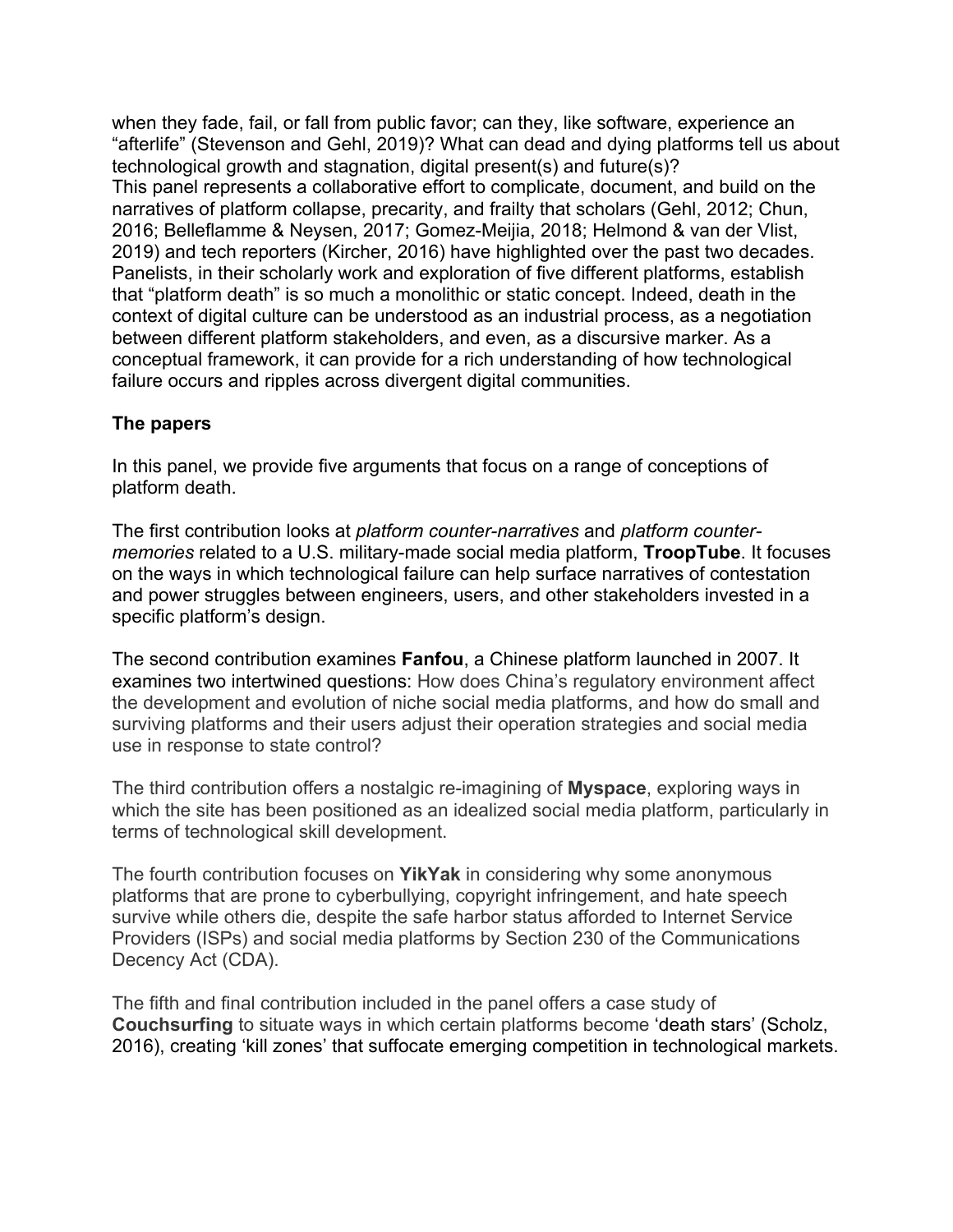Together, these arguments draw on single episodes of death to reveal entanglements between technologies, people, and markets that outlast and reverberate beyond the rise and fall of any single community.

#### **References**

Baym, N. (2015). *Personal connections in the digital age.* Cambridge, UK: Polity Press*.*

Belleflamme, P., & Neysen, N. (2017). The rise and fall of Take Eat Easy, or why markets are not easy to take in the sharing economy. *DigiWorld Economic Journal*, (108).

Burgess, J., & Green, J. B. (2009). YouTube: Online video and participatory culture. Cambridge, MA: Polity Press.

Chun, W. H. K. (2016). *Updating to remain the same: Habitual new media*. Cambridge, MA: MIT Press.

Gillespie, T. (2018). *Custodians of the Internet*: *Platforms, content moderation, and the hidden decisions that shape social media.* New Haven, CT: Yale University Press.

Gomez-Meijia, G. (2018). La fabrique de la désuétude. Regards diachroniques sur Geocities et Myspace. In V. Schafer (Ed.), *Temps et Temporalités du Web*, (pp. 77-88). Nanterre: Presses Universitaires de Nanterre.

Helmond, A., & van der Vlist, F. N. (2019). Social media and platform historiography: Challenges and opportunities. Tijdschrift voor Mediageschiedenis, *22*(1), 6-34.

Kircher, M. M. (2016, October 28). How Vine created a culture and lost control of it. *New York Magazine.* Retrieved from https://nymag.com/intelligencer/2016/10/vine-star-loganpaul-and-teens-talk-about-the-death-of-vine.html

Lee, K-S. (2017). Amplifying cyberactions: A short history of e-resistance in South Korea. In G. Goggin & M. McLelland (Eds.), *The Routledge Companion to Global Internet Histories,* (pp. 505-515). London: Routledge.

Marvin, C. (1988). *When old technologies were new.* New York, NY: Oxford University Press.

Pearce, C. (2011). *Communities of play: Emergent cultures in multiplayer games and virtual worlds*. Cambridge: MIT Press.

Scholz, T. (2016). *Platform Cooperativism. Challenging the Corporate Sharing Economy*. http://www.rosalux-nyc.org/wpcontent/files\_mf/scholz\_platformcoop\_5.9.2016.pdf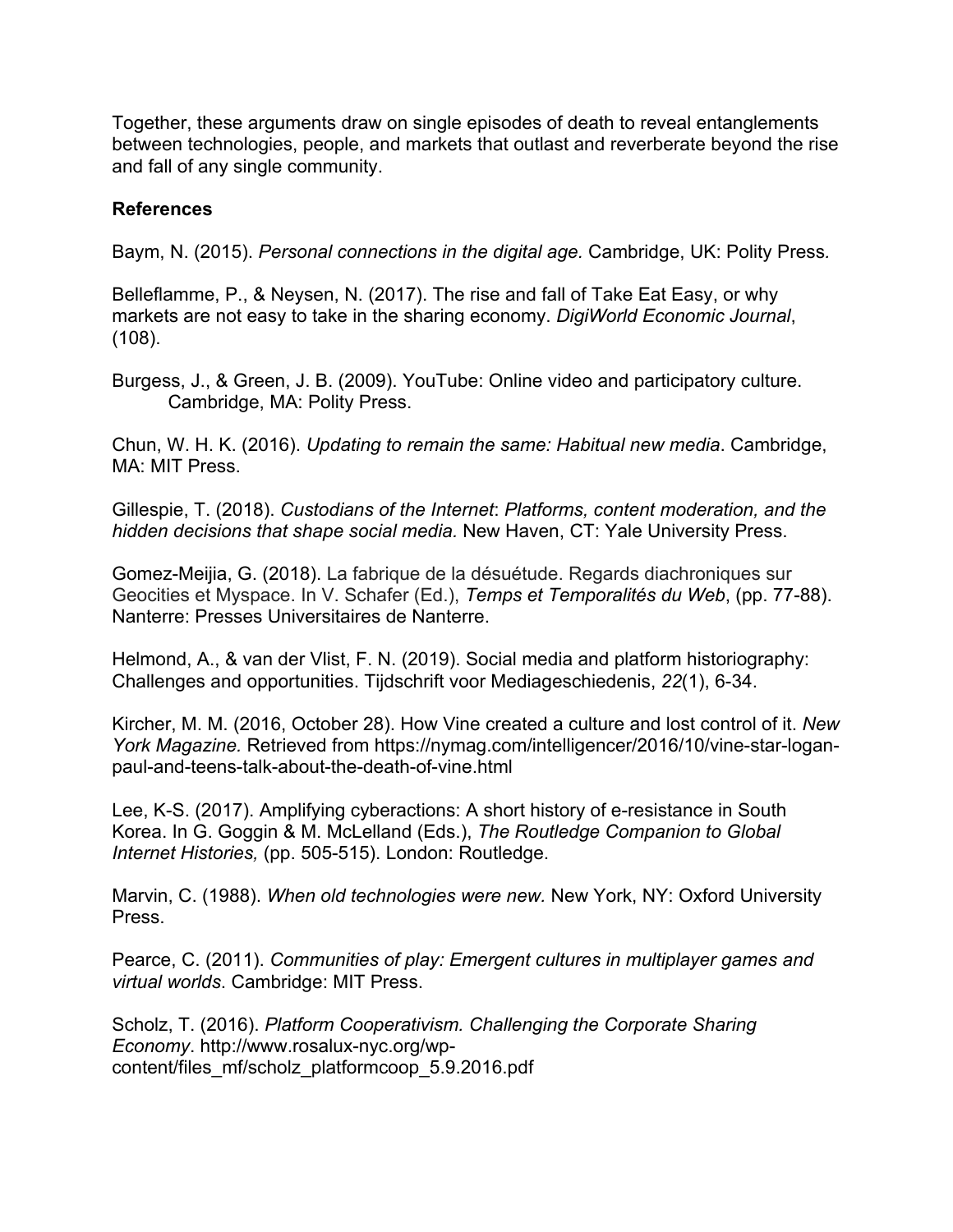Stevenson, M. & Robert W. Gehl (2019). "The Afterlife of Software." In: *A Networked Self: Birth, Life, Death*, ed. Zizi Papacharissi. Routledge.

# **PLATFORM LIFE, PLATFORM DEATH: COUNTER-HISTORIES OF MILITARY-MADE SOCIAL MEDIA**

Muira McCammon Annenberg School for Communication, University of Pennsylvania

While many emerging histories of the web have attempted to study how people remember disappeared or deactivated websites (Yang and Wu, 2017), most have thus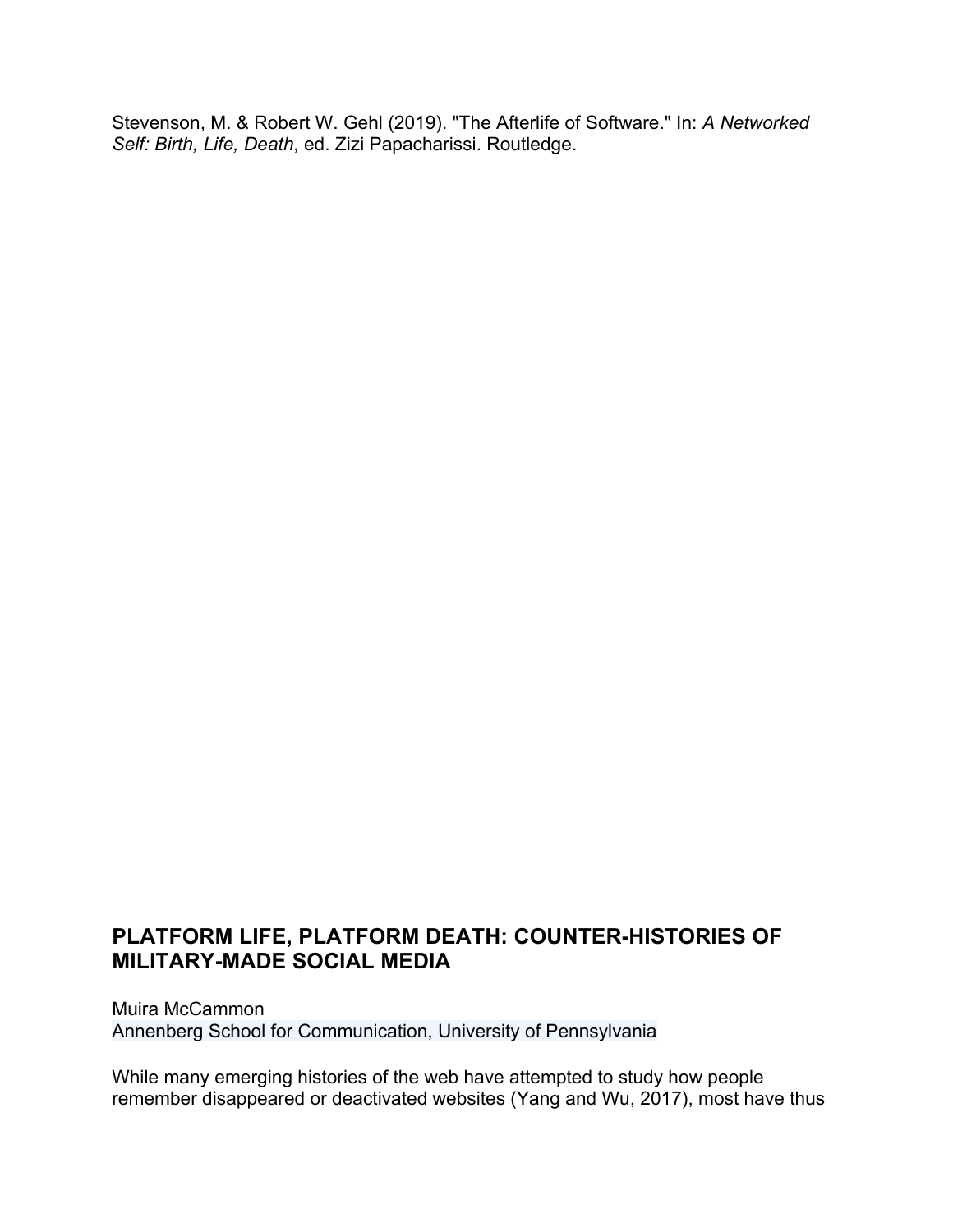far dwelt on how big and still-existing platforms, such as Craigslist, Twitter, YouTube and Facebook, (Brügger, 2015; Lingel, 2020; Arceneaux & Schmitz Weiss, 2010; Burgess & Green, 2018;) have evolved. One aspect of Internet history that has not received much scholarly attention is how governments have tried and failed to create their own public social media platforms. Another aspect of Internet history that has not been studied much is how narratives and counter-narratives emerge, ebb, flow, and even vary during a platform's life and death.

In this article, I twin these two gaps in the scholarship by considering *platform counternarratives* and *platform counter-memories*. While a small sub-section of memory scholars has begun to grapple with the ways in which people remember disappeared, de-activated, and defunct platforms, much of this literature has avoided recognizing the power of counter-history or the potential of certain actors tied to a platform as counterstorytellers. Many memory narratives about the web that was are obtained through interviews, oral histories, technobiographies (Kennedy, 2003), but there is a tendency of many such studies to focus nostalgically and narratively on *what* has been lost in a platform's death instead of which stakeholders and power struggles facilitated its demise.

One aspect that communication historians tend to highlight in their origin stories of the Internet is the role that the U.S. military played in imagining and creating network infrastructures in the  $20<sup>th</sup>$  century (Levine, 2019). Yet, the  $21<sup>st</sup>$  century has posed a challenge to the U.S. military, which has stemmed from the privatization of much of the web and the rise of private social media companies. In his own official narrative of the U.S. military's engagement with digital platforms, Major General John Davis, the Pentagon's military cyber security adviser, explains that the rise of privately-owned network infrastructures has made it so that military cybersecurity "is not getting any easier because our reliance on key networks and systems that are not directly under DOD's control" (cited in Harris, 2019).

Today, a new wave of platform studies attempts to grapple with a different genre of stories told about new media: counter-narratives. In 'Opening to the original contributions: Counter-narratives and the power to oppose', Molly Andrews broadly *defines counter-narratives as* "the stories which people tell and live which offer resistance, either implicitly or explicitly, to dominant cultural narratives" (Andrews 2004, p. 1). Telling a story that conflicts with master narratives can lead to a subversive strategic positioning of the self. Bamberg (2005) defines a master narrative as a "preexistent sociocultural form of representation" meant to "delineate and confine local interpretation strategies and agency constellations in individual subjects as well as social institutions" (p. 287). This notion of counter-narrative is also largely intertwined with counter-memory, which George Lipsitz defines:

Counter-memory is a way of remembering and forgetting that starts with the local, the immediate, and the personal. Unlike historical narratives that begin with the totality of human existence and then locate specific actions and events within that totality, counter-memory starts with the particular and the specific and then builds outward towards a total story. Counter-memory looks to the past for the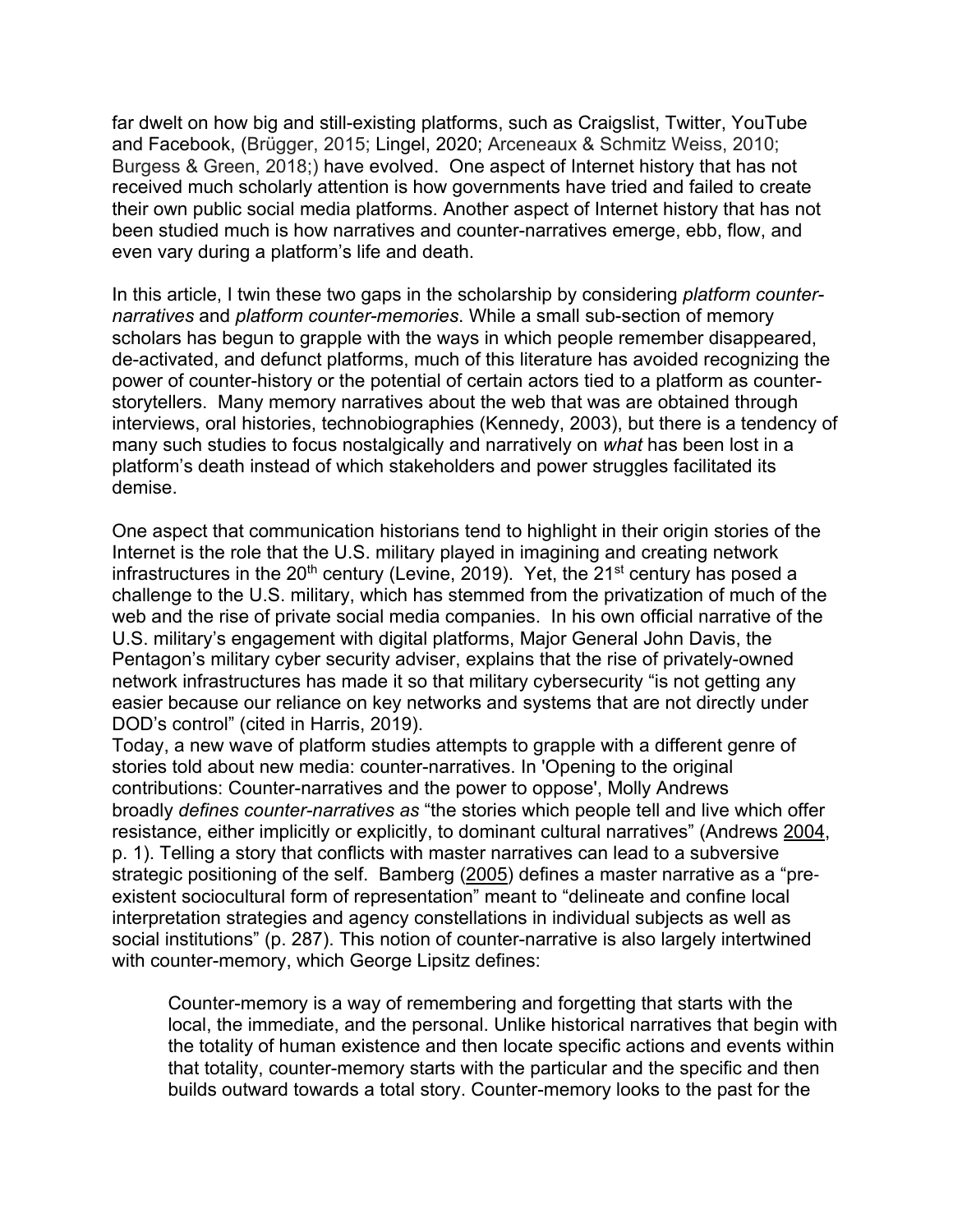hidden histories excluded from dominant narratives. But unlike myths that seek to detach events and actions from the fabric of any larger history, counter-memory forces revision of existing histories by supplying new perspectives of the past…Counter-memory focuses on localized experiences with oppression, using them to reframe and refocus dominant narratives purporting to represent universal experience. (Lipsitz 1990, p. 213)

Lipsitz's framework situates counter-memory as "a way of remembering and forgetting that starts with the local, the immediate, and the personal" (p. 213). In Lipsitz's words, it "grapples with tensions between grand historical narratives and lived experience" (p. 214). We can think of platform counter-memories as ways of reimagining and reconfiguring the influence of the state and the official on the user and the civilian.

Many counter-narratives have emerged *on* platforms, but only a small number of scholars have written counter-narratives *of* platforms. Pasquale (2016) uses the framework of the counter-narrative to discuss ways in which platform capitalism further creates occupational inequalities by disempowering workers through the auctioning of skills and reinforces systemic discrimination through ratings systems. I add to this corpus of work by considering the role and need for counter-memories, which emerge long after a platform's death and teach us about the continued power struggles existing between civilian and military stakeholders trying to imagine, design, and negotiate, among themselves, who will wield control over the future Internet.

This article offers an analysis of the narratives and counter-narratives that have developed around a government-initiated platform and the counter-memories that feed these understandings of the web that was; it traces the framing of a now barely invisible digital product. It deploys archaeological principles of excavation and analysis to a largely invisible digital terrain. To facilitate this study, I use a range of sources to think through where platform counter-narratives emerge after a platform fails. I draw on semistructured interviews with designers and users of the platform ( $n = 10$ ), as well as military personnel, who were using various social media platforms during its life but chose *not* to use it (n = 5). Interviews were conducted in 2019, 2020, and 2021. I also rely on secondhand sources, from blogs posts to coverage in U.S. media. Looking across these different sources, I concentrate not only *where* platform counter-narratives emerge but how they contrast with platform narratives that were published during the platform's existence. Drawing on this data, I reveal how official military narratives about TroopTube obfuscated the counter-narratives that would emerge years later, that predicted the platform's frailty, fragility, and ultimate inability to compete against Big Tech.

#### **References**

Andrews, M. (2004) Counter-narratives and the power to oppose. In M. Bamberg and M. Andrews, *Considering counter narratives: Narrating, resisting and making sense*, (pp. 1–6). Amsterdam: John Benjamins.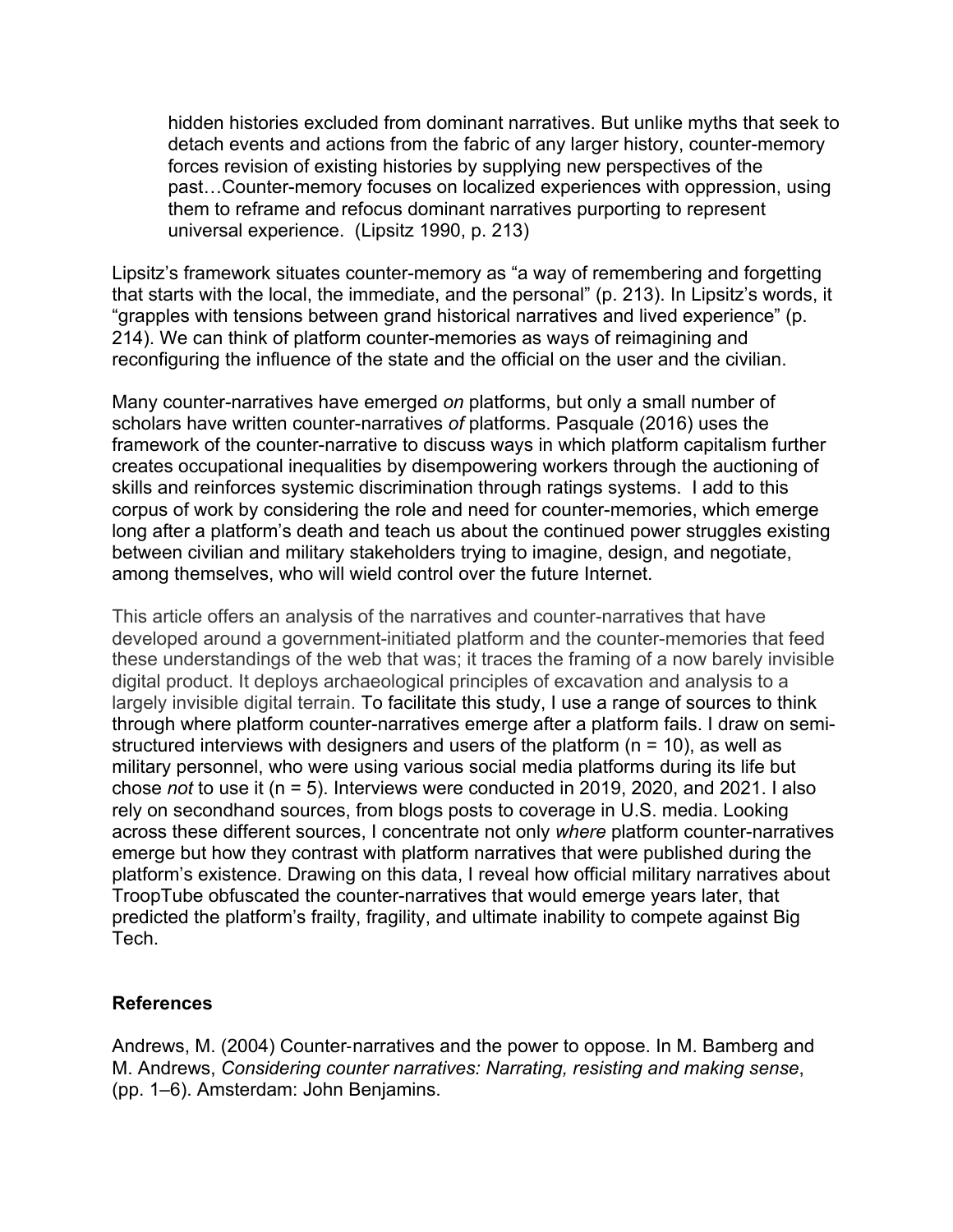Arceneaux, N., & Schmitz Weiss, A. (2010) Seems stupid until you try it: Press coverage of Twitter, 2006-9. *New Media & Society*, *12*(8), 1262-1279.

Bamberg, M. (2004). Considering counter narratives. In M. Bamberg and M. Andrews, *Considering counter narratives: Narrating, resisting and making sense*, (pp. 351–71). Amsterdam: John Benjamins.

Burgess, J., & Green, J. (2018). *YouTube: Online video and participatory culture*. Cambridge, MA: Polity Press.

Brügger, N. (2015). A brief history of Facebook as a media text: The development of an empty structure. *First Monday*, *20*(5).

Harris, Shane. (2014). *@WAR : The rise of the military-internet complex*. Boston: Houghton Mifflin Harcourt.

Kennedy, H. (2003). Technobiography: researching lives, online and off. *Biography 26*(1): 120–139.

Levine, Y. (2019). *Surveillance valley: The secret military history of the Internet*. New York: Public Affairs.

Lingel, J. (2020). *An Internet for the people: The politics and promise of craigslist*. Princeton, NJ: Princeton University Press.

Lipsitz, G. (1990). *Time passages: Collective memory and American pop culture.*  Minneapolis, MN: University of Minnesota Press.

Yang, G., & Wu, S. (2018). Remembering disappeared websites in China: Passion, community, and youth. *New Media & Society*, *20*(6), 2107–2124.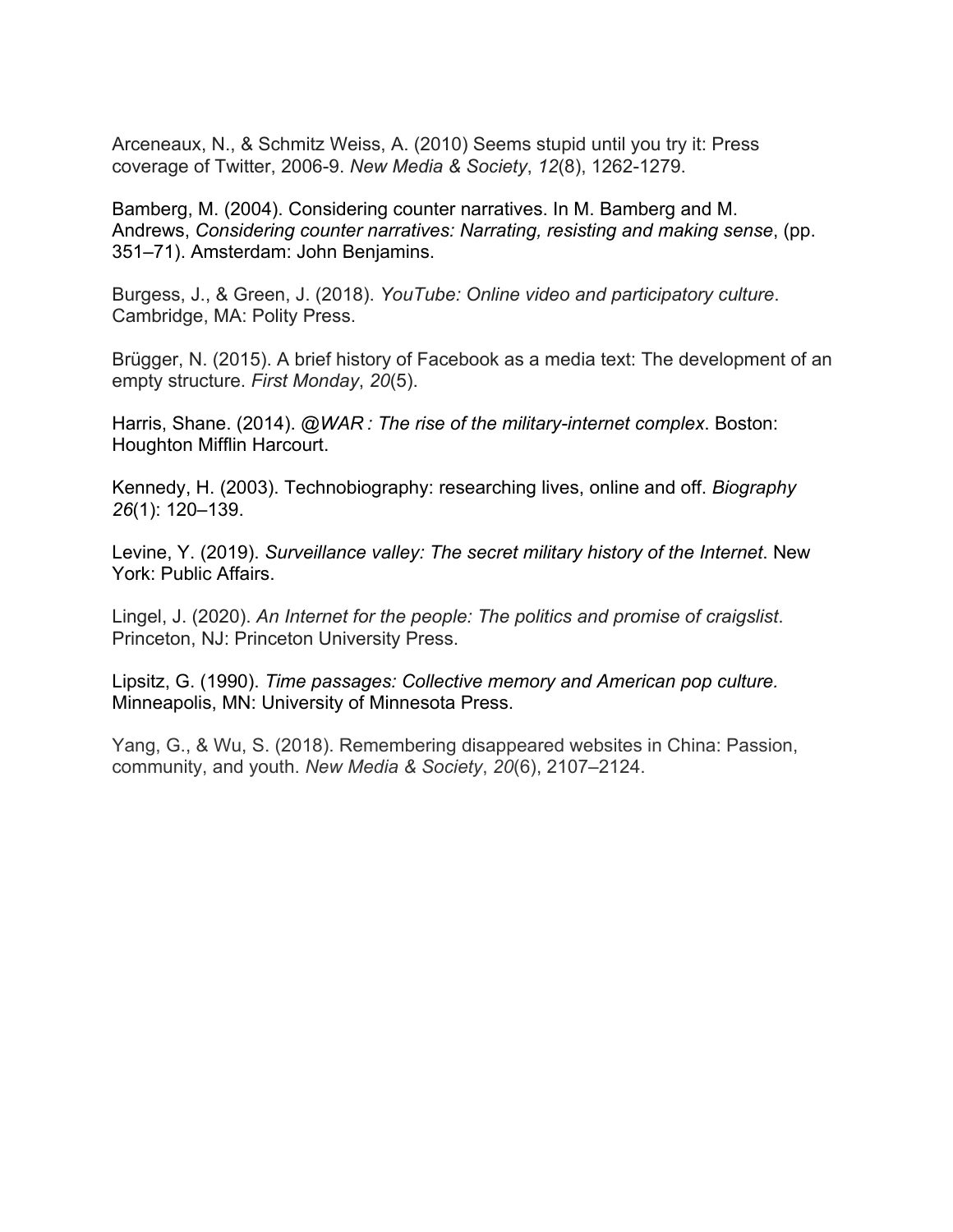### **THE MICROBLOG REVOLUTION THAT WASN'T: RECOUNTING THE RISE AND DEMISE OF FANFOU (2007-2020) UNDER CHINA'S CHANGING POLITICS**

Lotus Ruan University of Toronto, Canada

How does China's regulatory environment affect the development and evolution of niche social media platforms? How do small and surviving platforms and their users adjust their operation strategies and social media use in response to state control? This paper examines the state-business-society relationship displayed in Fanfou, China's first microblogging platform launched in 2007.

The development, influences, and political impacts of social media platforms have attracted much scholarly attention (Zhuravskaya et al., 2020). From the early-day optimism of the liberalising potentials of the Internet and social media (Barlow, 1996) to recent critiques of the data-based surveillance capitalism of platforms (Deibert, 2019; Fraser, 2020; Marciano et al., 2020; Zuboff, 2019), most of the literature on platform politics is derived from observations of Big Tech Western platforms including Facebook and Twitter (Jackson et al., 2020; Vaidhyanathan, 2018). In reality, however, Internet platforms are regional and context-specific (Steinberg & Li, 2017; W. Y. Wang & Lobato,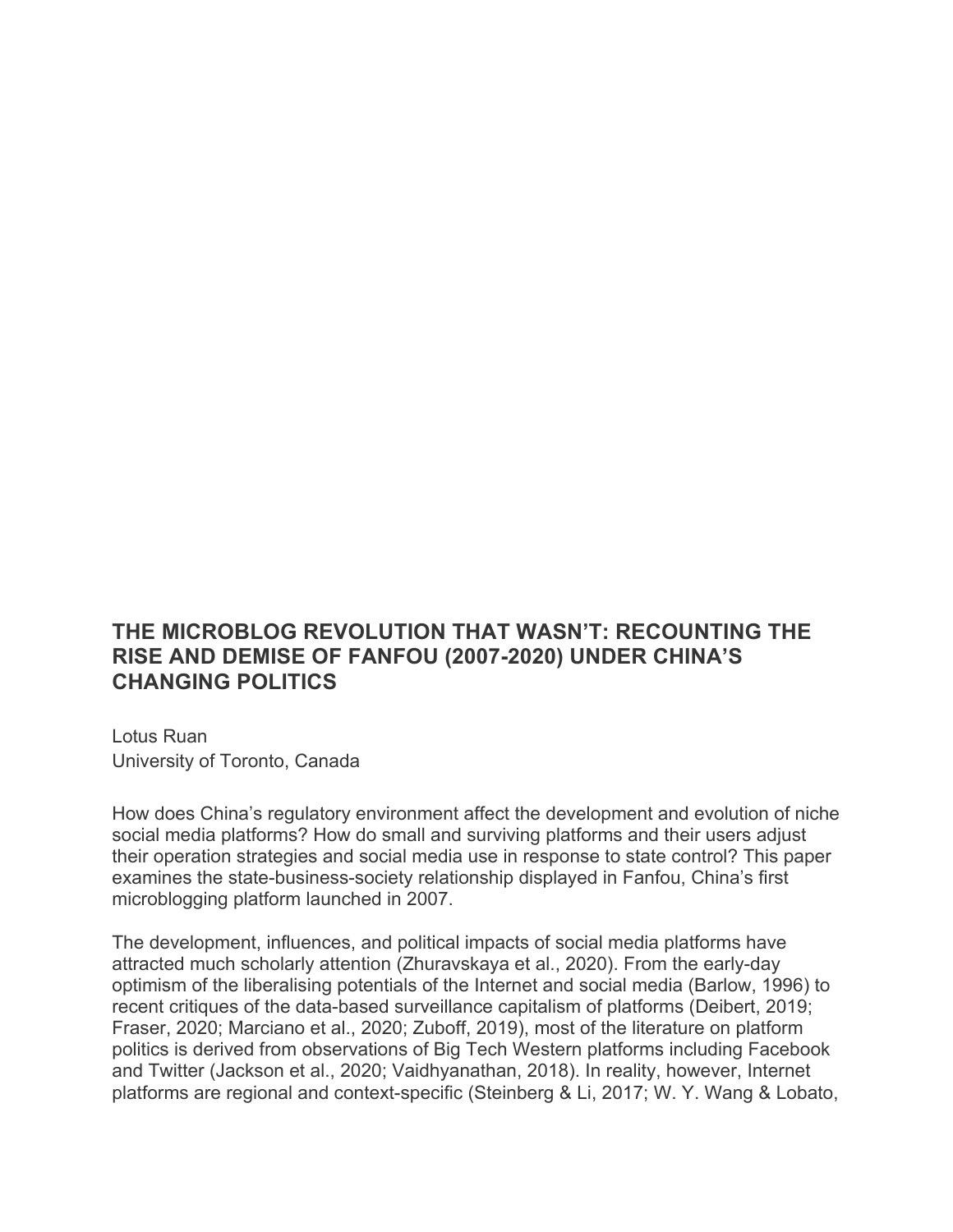2019). In this regard, the history of the Internet in China, or "the Chinese Internet" as (Yang, 2012) calls it, remains largely understudied despites calls for it (Zhao, 2009). Among studies that examine Chinese platforms, much is concerned with Big Tech in China such as Weibo (China's Twitter-like microblogging service) and WeChat (China's WhatsApp-like social networking app) (e.g., Jia & Han, 2020; S. I. Zhang, 2020). Although these studies provide useful insights into the state-market relations in China, it is not clear whether these observations hold true for small, niche, and surviving platforms and digital communities.

Similarly, while a body of literature has been dedicated to recounting the success and struggles of Chinese Big Tech platforms and analyze when they capitulate to or resiststate control (Gallagher & Miller, 2019; Han, 2018; Ng, 2015; Yang, 2009), little has been done to narrate the rise and demise of small platforms under China's political environment. Yet, as Yang & Wu (2018) demonstrate, small platforms and disappeared websites provide an important "entry point" (p. 2109) into the ebbs and flows of Chinese platforms and yield fruitful knowledge of the characteristics of the Chinese Internet writ large. Moreover, resistance tactics by different actors often reflect and respond to changes of repression modes by the state (Boudreau, 2004). Whereas the Chinese state's targets and mechanisms of online repression remain erratic (Crandall et al., 2013; Jeffrey Knockel et al., 2017; Link, 2002), private actors and disgruntled citizens still "anticipate state activities, search out its pattern, and in light of that pattern, calibrate movement practice to navigate between the innocuous and the suicidal" (Boudreau, 2004, p.3). The everyday practices of Chinese Internet users, including their adjustment of online expressions and social media use, therefore "carry the burdens of historical memories and present concerns" (Yang, 2012, p. 51).

Positioned at the intersections of the scholarship on contentious politics in authoritarian regimes, platform governance, and web history, this study used process tracing and document analysis and identified the dominating role of the state in the rise and demise of Fanfou, China's once most influential public platform. A survey of individual narratives was also conducted to further the understanding of the dynamic state-business-society manifested throughout the development and evolution of Fanfou. This paper shows that Fanfou has opted for a much cautious approach to platform governance and become a closed community as a survival strategy after a series of political clampdowns and an increasingly restrictive political space. Fanfou users, who have imagined their own community, consciously chose to depoliticize the platform based on their past experience, understanding and anticipation of state repression to protect the platform from state control. Although this study, relying on one case study, is small in scope, it is the first attempt to examine the impacts of state control through the lens of small Chinese platforms and their users. It also adds to the study of "Histories of the Internet" (Haigh et al., 2015).

### **References**

Barlow, J. P. (1996). A Declaration of the Independence of Cyberspace.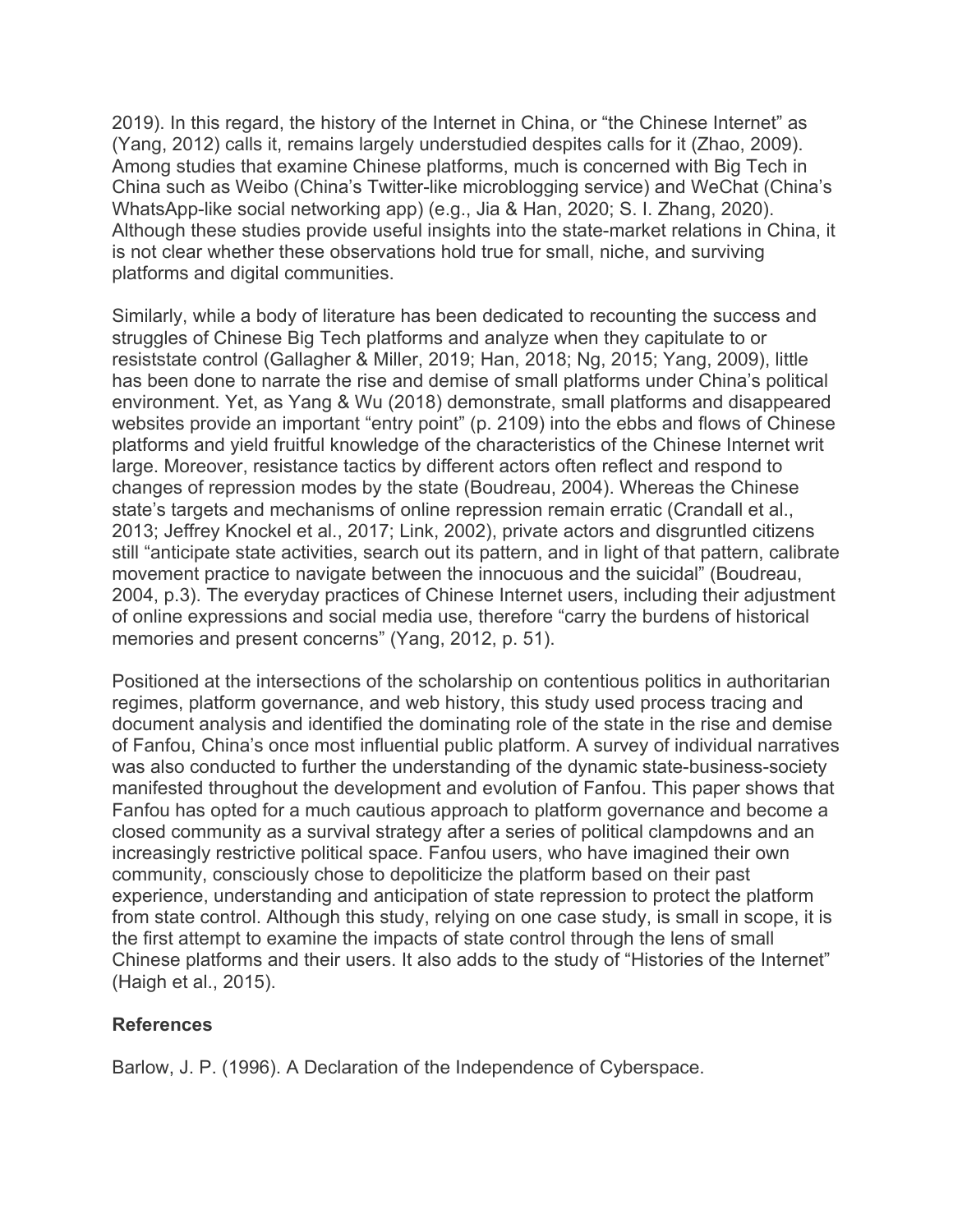Boudreau, V. (2004). *Resisting Dictatorship: Repression and Protest in Southeast Asia*. Cambridge University Press.

Crandall, J. R., Crete-Nishihata, M., Knockel, J., McKune, S., Senft, A., Tseng, D., & Wiseman, G. (2013). Chat program censorship and surveillance in China: Tracking TOM-Skype and Sina UC. *First Monday*. https://doi.org/10.5210/fm.v18i7.4628

Deibert, R. J. (2019). Three painful truths about social media. *Journal of Democracy*, *30*(1), 25–39. https://doi.org/10.1353/jod.2019.0002

Fraser, M. (2020). Big Trouble for Big Tech. *New Labor Forum*, *29*(1). https://doi.org/10.1177/1095796019891155

Gallagher, M., & Miller, B. (2018). *The Progression of Repression: When does online censorship move toward real world repression?*

Gallagher, M., & Miller, B. (2019). *Who Not What*.

Gillespie, T. (2018). *Custodians of the Internet: Platforms, Content Moderation, and the Hidden Decisions that Shape Social Media*. Yale University Press.

Goldsmith, J., & Wu, T. (2006). *Who Controls the Internet? Illusions of a Borderless World*. Oxford University Press.

Haigh, T., Russell, A. L., & Dutton, W. H. (2015). Histories of the Internet: Introducing a Special Issue of Information & Culture. *Information & Culture: A Journal of History*, *50*(2). https://doi.org/10.1353/lac.2015.0006

Jackson, S. J., Bailey, M., & Welles, B. F. (2020). *#HashtagActivism Networks of Race and Gender Justice*. MIT Press.

Jia, L., & Han, X. (2020). Tracing Weibo (2009–2019): The commercial dissolution of public communication and changing politics. *Internet Histories*, *4*(3), 304–332. https://doi.org/10.1080/24701475.2020.1769894

Keller, J. (2010, June 18). Evaluating Iran's Twitter Revolution. *The Atlantic*.

Knockel, J., Ruan, L., & Crete-Nishihata, M. (2017). Measuring decentralization of Chinese keyword censorship via mobile games. *7th USENIX Workshop on Free and Open Communications on the Internet, FOCI 2017, Co-Located with USENIX Security 2017*.

Marciano, A., Nicita, A., & Ramello, G. B. (2020). Big data and big techs: understanding the value of information in platform capitalism. *European Journal of Law and Economics*, *50*(3). https://doi.org/10.1007/s10657-020-09675-1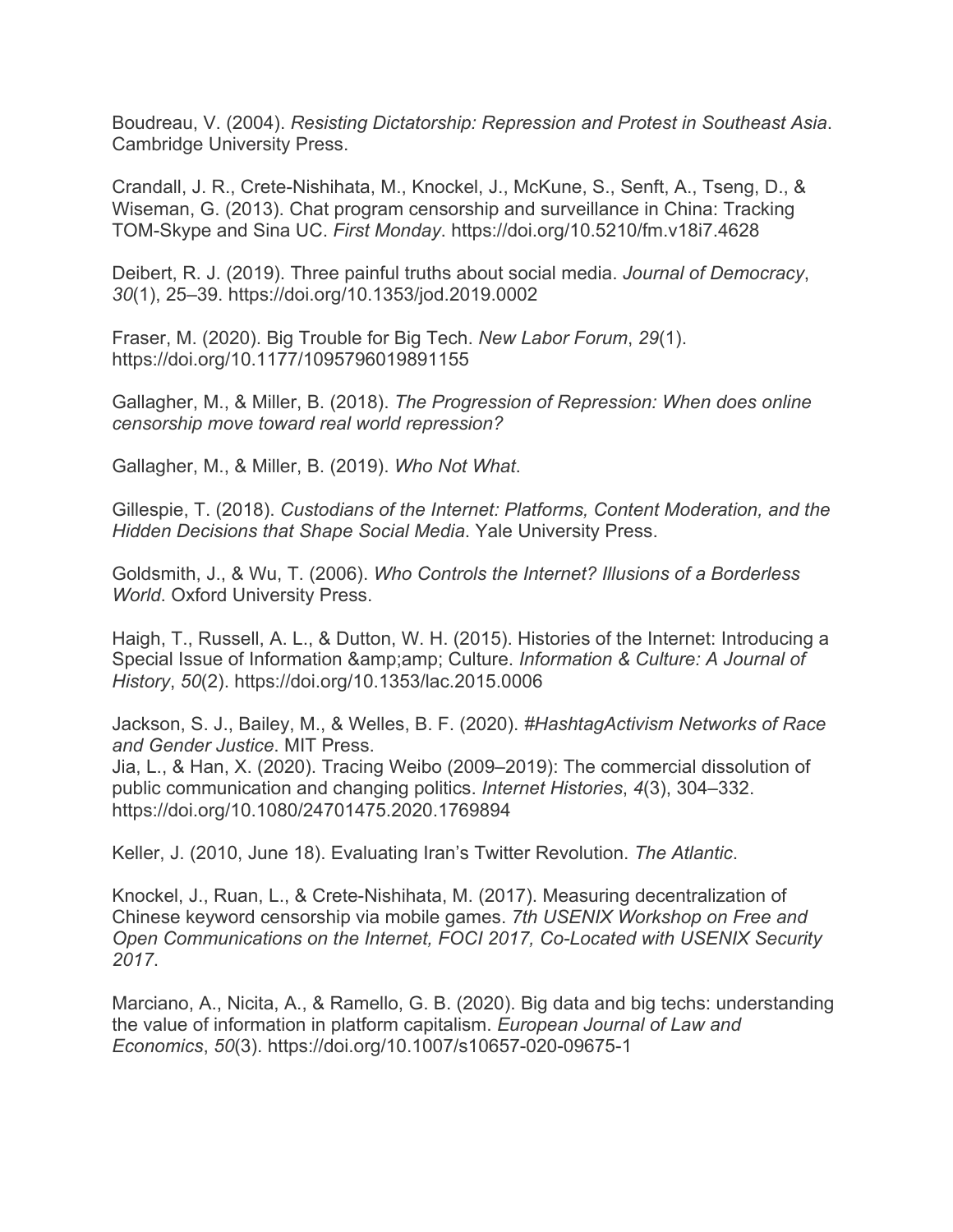McLelland, M., & Goggin, G. (Eds.). (2019). *The Routledge Companion to Global Internet Histories*. Routledge.

Parmelee, J. H., & Bichard, S. L. (2013). *Politics and the Twitter Revolution: How Tweets Influence the Relationship Between Political Leaders and the Public. Lexington* Book.

Pasquale, F. (2018). *Tech Platforms and the Knowledge Problem*.

Roberts, M. E. (2018). *Censored: Distraction and Diversion Inside China's Great Firewall*. Princeton University Press.

Vaidhyanathan, S. (2018). *Antisocial Media: How Facebook Disconnects Us and Undermines Democracy*. Oxford University Press.

van Dijck, Jose. (2014). Datafication, dataism and dataveillance: Big Data between scientific paradigm and ideology. *Surveillance & Society*, *12*(2). https://doi.org/10.24908/ss.v12i2.4776 van Dijck, José, & Poell, T. (2013). Understanding Social Media Logic. *Media and Communication*, *1*(1). https://doi.org/10.17645/mac.v1i1.70

Wagner-Pacifici, R. (1996). Memories in the making: The shapes of things that went. *Qualitative Sociology*, *19*(3). https://doi.org/10.1007/BF02393274

Yang, G. (2009). *The Power of the Internet in China: Citizen Activism Online*. Columbia University Press.

Yang, G. (2012). A Chinese Internet? History, practice, and globalization. *Chinese Journal of Communication*, *5*(1). https://doi.org/10.1080/17544750.2011.647744

Yang, G., & Wu, S. (2018). Remembering disappeared websites in China: Passion, community, and youth. *New Media and Society*, *20*(6), 2107–2124. https://doi.org/10.1177/1461444817731921

Zhao, Y. (2009). *Communication in China: Political Economy, Power, and Conflict*. Rowman & Littlefield Publishing Group.

Zhuravskaya, E., Petrova, M., & Enikolopov, R. (2020). *Political Effects of the Internet and Social Media*. https://doi.org/10.1146/annurev-economics

Zuboff, S. (2019). Surveillance Capitalism and the Challenge of Collective Action. *New Labor Forum*, *28*(1). https://doi.org/10.1177/1095796018819461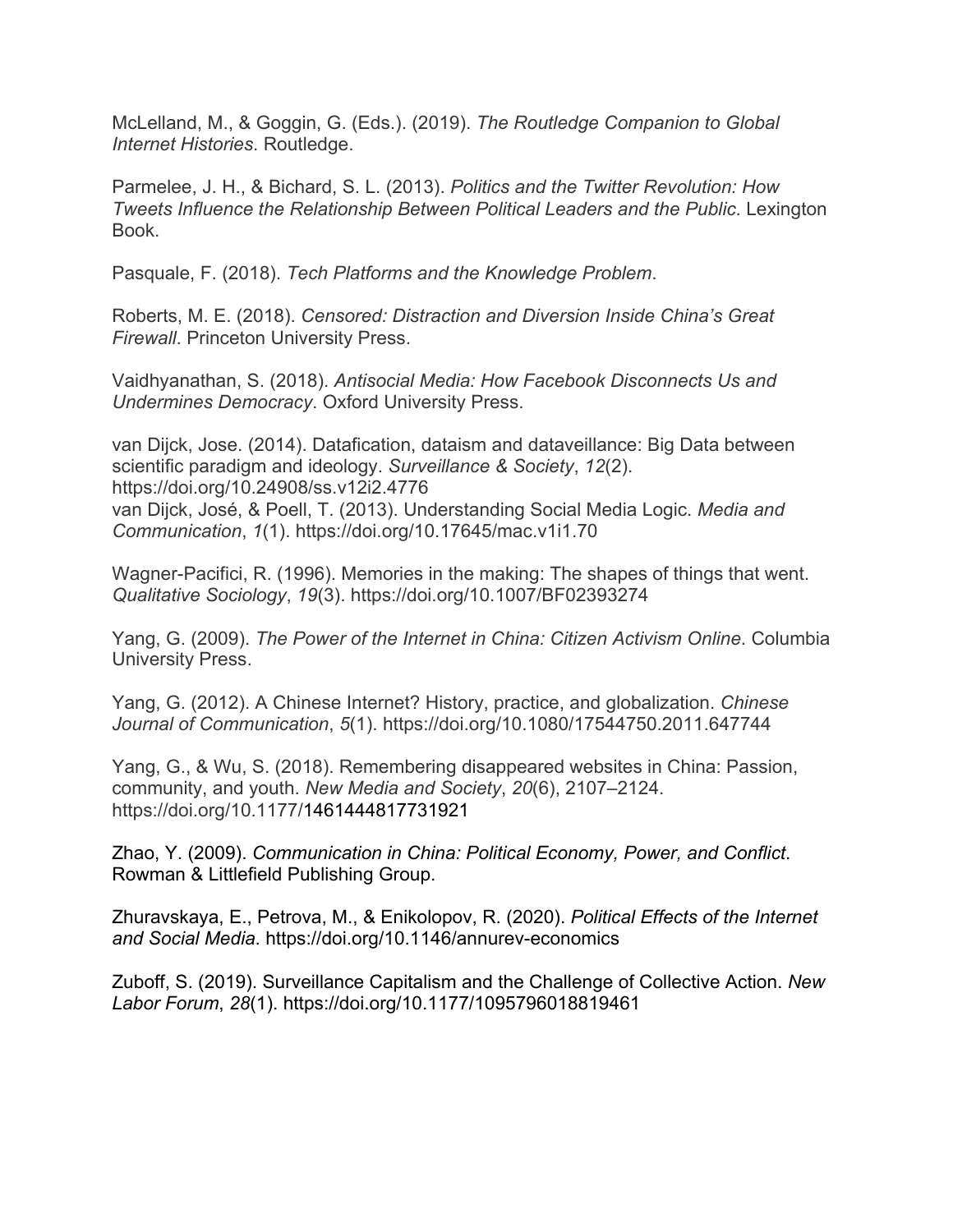# **"TOM HAD US ALL DOING FRONT-END WEB DEVELOPMENT": A NOSTALGIC (RE)IMAGINING OF MYSPACE**

Kate Miltner University of Edinburgh, United Kingdom

Ysabel Gerrard University of Sheffield, United Kingdom

On February 18, 2021, Twitter user Miss Bae (@yungskuntebony) Tweeted, "We took MySpace for granted, music on ur profile and no discourse that's all we needed". The Tweet quickly went viral, receiving over 141,000 likes and 21,000 retweets in less than a week. Although the velocity with which the Tweet spread was remarkable, the nostalgic sentiments that wistfully frame MySpace in comparison to contemporary social media are not new and have seen considerable growth in recent years—indeed, there were almost 6,000 nostalgic Tweets about MySpace in 2020 alone.

Founded in 2003, MySpace has cemented its place in the cultural imagination like few other social media platforms. Within three years of its launch, MySpace became the most visited website in the United States (Cashmore, 2006). Writing at the height of MySpace's popularity, Jones et al (2008) noted that the site's "flexibility" was a "significant element of its popularity".

However, by 2009, competing social networking site Facebook surpassed MySpace in both global and U.S. traffic (Albanesius, 2009), becoming and remaining the dominant Western social network. At the peak of its decline, MySpace was largely seen by white elites as an amateurish "ghetto" where children were at risk of victimization (e.g., boyd, 2011) and portrayed as a "junk heap of bad design" (Parker quoted in Tsotsis, 2011) that reflected the racialized, gendered, and classed tastes of its least desirable users (boyd, 2011). While MySpace still exists today, it is broadly seen as a "dead" platform (Solon, 2018).

Although MySpace fell from dominance over a decade ago, the site has been nostalgically reframed in a way that positions it as an idealized social media platform, particularly in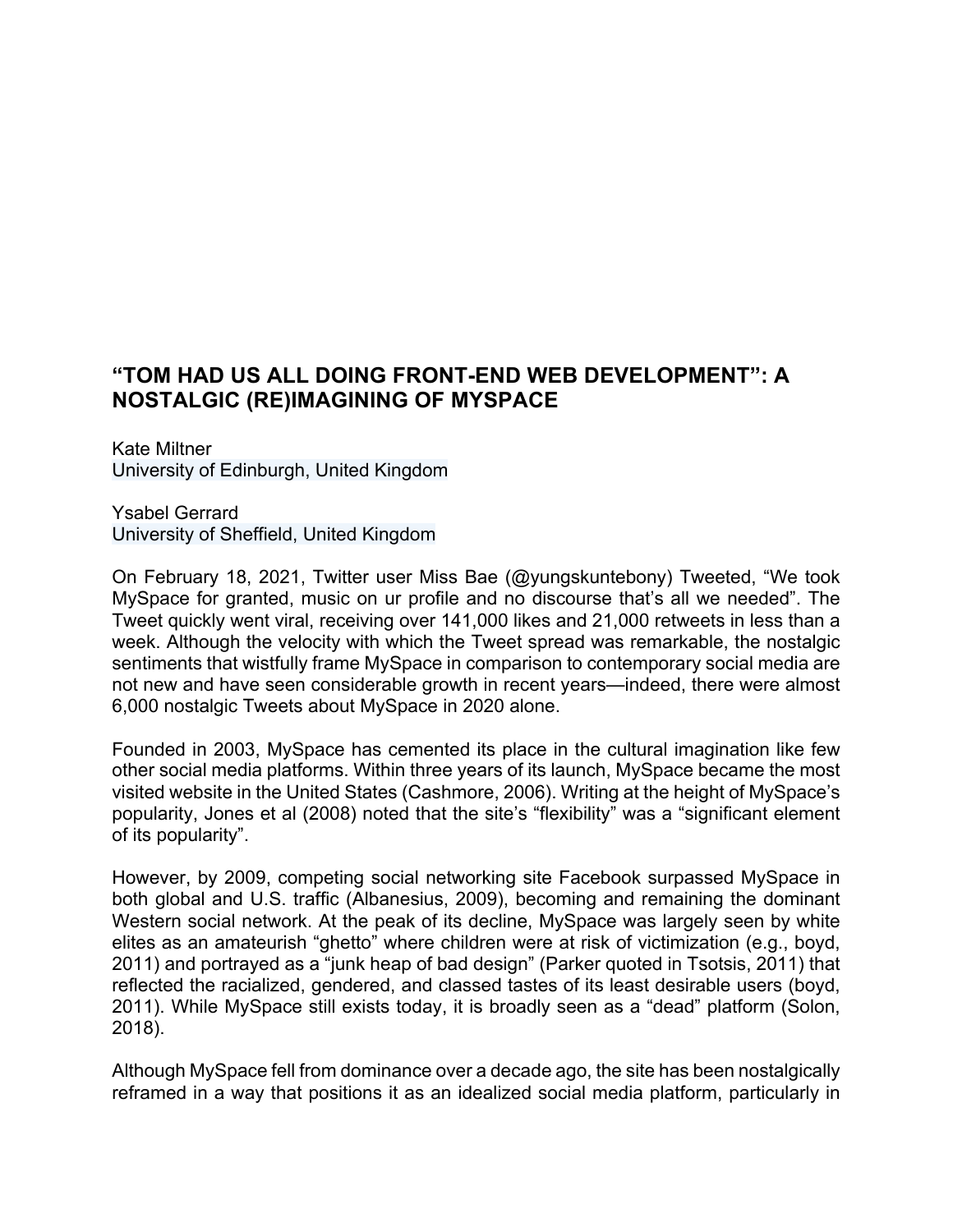terms of technological skill development. One potent representation of this nostalgic reimagining is through Tweets about MySpace and computer programming skills. Niemeyer (2014) explains that, more than a trend or fashion, nostalgia is often related to imagining and (re)inventing the past, present, and future (p.2). Taking inspiration from Niemeyer's provocation, "what is nostalgia doing?" (ibid.), we ask, *how should we make sense of the persistence and popularity of Tweets about MySpace and coding*?

#### **Research methods & ethical considerations**

To find a broad range of Tweets addressing MySpace nostalgia, we used the Web Data Research Assistant (WebDataRA) tool to collect Tweets using the search terms "MySpace" + "code", "coding", "coder", "coded" and "HTML". The earliest Tweets reflecting MySpace nostalgia appeared in 2012; due to the sheer volume of the dataset, we employed a sampling strategy that collected all Tweets returned by the aforementioned search terms every January from 2012-2021. After cleaning the data and removing 668 irrelevant Tweets, our corpus comprised a total of 2,305 Tweets. These Tweets were inductively and iteratively coded using thematic analysis (Guest et al, 2012; Gibson & Brown, 2009). To protect the privacy of the users in our dataset, we employed fabrication (Markham, 2012) to construct representative interactions without the reproduction of exact language that may be searchable and traceable. The only Tweets we did not fabricate were "viral" Tweets with thousands of likes and retweets; these we attributed to their original authors.

#### **Research findings & contributions**

Our thematic analysis of the dataset revealed three dominant trends within the dataset: 1.) general nostalgia, which focused largely on missing MySpace and reminiscing nostalgically about its features, particularly around customizability; 2.) skills, which suggested that MySpace was a place for skill development, particularly "coding" and HTML, often developed during a person's youth; and 3.) platform politics, where the nostalgia for MySpace was often oppositional in the sense that MySpace was seen as a "purer" alternative to untrustworthy modern platforms like Facebook. The dominant themes within these Tweets varied little from year to year and frequently overlapped; this cohesion suggests that these Tweets represented a distinct discourse—what we call the *MySpace nostalgia discourse.*

We argue that the MySpace nostalgia discourse is connected to the emergence of a broader coding fetish (Miltner, 2019) that positions computer programming as essential for individual access to the most desirable and highly paid labor markets, particularly for minoritized groups such as women and people of color. MySpace users needed to learn basic HTML and CSS to creatively modify their profiles, affordances that are mostly absent from contemporary social media platforms; this skill acquisition is now being framed as MySpace's "coding legacy" (Codecademy, 2020). We further contend that MySpace nostalgia is also rooted in dissatisfaction with the contemporary social media landscape: platforms with fixed identity and profiling architectures that prioritize individuals' monetizable behaviors rather than their creative self-expression.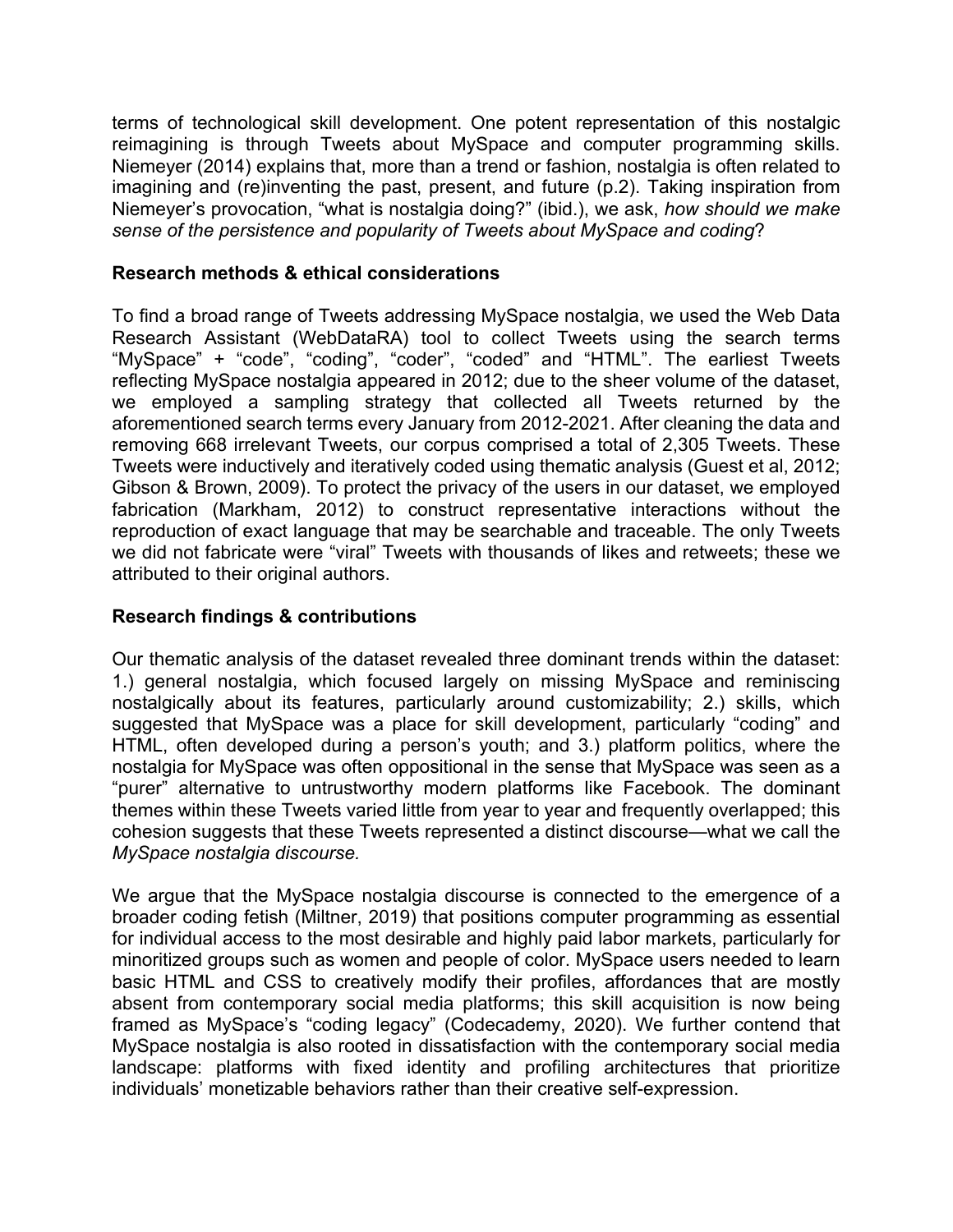Collectively, the MySpace nostalgia discourse achieves two interrelated outcomes: First, it responds to the larger coding fetish discourse and re-imagines MySpace through the lens of digital skill development, reinforcing the framing of coding as a net good for social mobility, particularly for women and/or people of color. Second, it offers trenchant critiques of platform capitalism (Srnicek, 2017) that position MySpace as a foil for "toxic" and "gentrified" social media environments. Contrary to previous popular framings of MySpace as an unsafe setting that allowed risky behaviors to flourish, particularly around child safety (Marwick, 2008), MySpace coding Tweets offer a generative reimagining of MySpace as a place where young people-- and girls and Black youth in particular- learned valuable skills. In doing so, these Tweets take the very elements that supposedly caused MySpace's decline — its "messy" (Dredge, 2015) design, and the dominance of people of color and young women — and reposition them at the core of MySpace's value and worth. Overall, what the Twitter instantiation of the MySpace nostalgia discourse offers us is an important reflection on how technologies' perceived value can shift dramatically in response to contemporary discourses.

#### **References**

Albanesius, C. (2009, 16 June). More Americans go to Facebook than MySpace. *PC Mag*. Available at: https://www.pcmag.com/article2/0,2817,2348822,00.asp.

boyd, d. (2011). White flight in networked publics. How race and class shaped American teen engagement with MySpace and Facebook. In L. Nakamura & PA Chow-White (Eds.), *Race after the Internet*, 203–222.

Cashmore, P. (2006, 11 July). MySpace, America's number one. *Mashable.* Available at: https://mashable.com/2006/07/11/myspace-americas-numberone/?europe=true#7X596\_tOZ5qR.

Codecademy. (2020, 14 February). MySpace and the coding legacy it left behind. Available at: https://news.codecademy.com/myspace-and-the-coding-legacy/.

Dredge, S. (2015, 6 March). MySpace - what went wrong: "The site was a massive spaghetti-ball mess". *The Guardian.* 

https://www.theguardian.com/technology/2015/mar/06/myspace-what-went-wrong-seanpercival-spotify

Gibson, W.J. and Brown, A. (2009). *Working with qualitative data*. Thousand Oaks, CA: Sage.

Guest, G., MacQueen, KM and Namey, EE. (2012). *Applied thematic analysis.* Thousand Oaks, CA: Sage.

Jones S., Millermaier, S., Goya-Martinez, M. and Schuler, J. (2008). Whose space is MySpace? A content analysis of MySpace profiles. *First Monday*. *13*(9).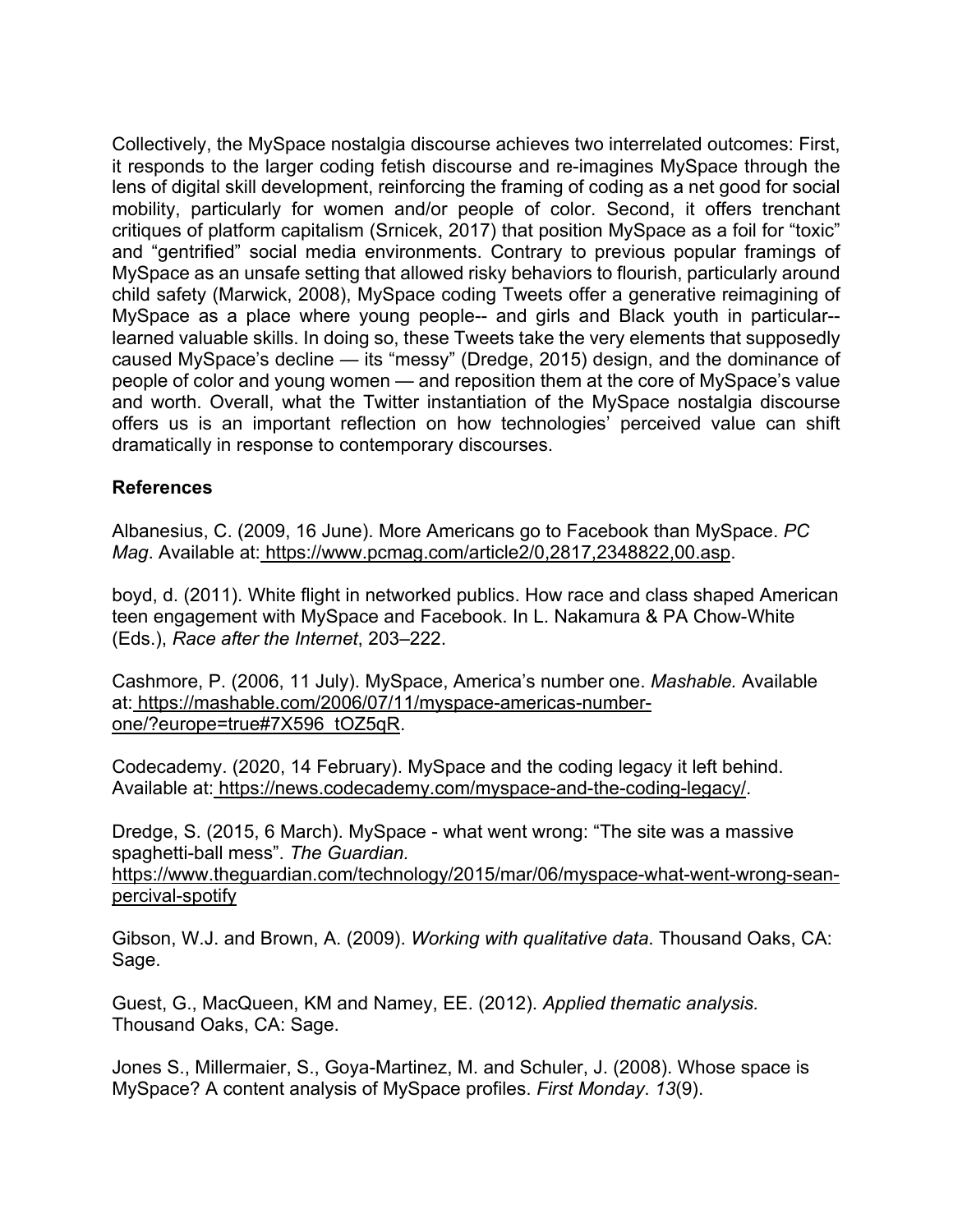Markham, A. (2012). Fabrication as ethical practice: qualitative inquiry in ambiguous internet contexts. *Information, Communication and Society. 15*(3): 334–353.

Marwick, A. E. (2008). To catch a predator? The MySpace moral panic. *First Monday*.

Miltner, K.M. (2019). *Anyone can code? The coding fetish and the politics of sociotechnical belonging.* (Unpublished doctoral thesis). University of Southern California, Los Angeles, USA.

Niemeyer, K. (2014). *Media and nostalgia: yearning for the past, present and future*. Houndmills, Basingstoke, Hampshire: Palgrave Macmillan.

Srnicek, N. (2017). *Platform capitalism*. John Wiley & Sons.

Tsotsis, A. (2011, 11 July). Sean Parker on why MySpace lost to Facebook. *TechCrunch*. Available at: https://techcrunch.com/2011/06/28/sean-parker-on-whymyspace-lost-to-facebook/.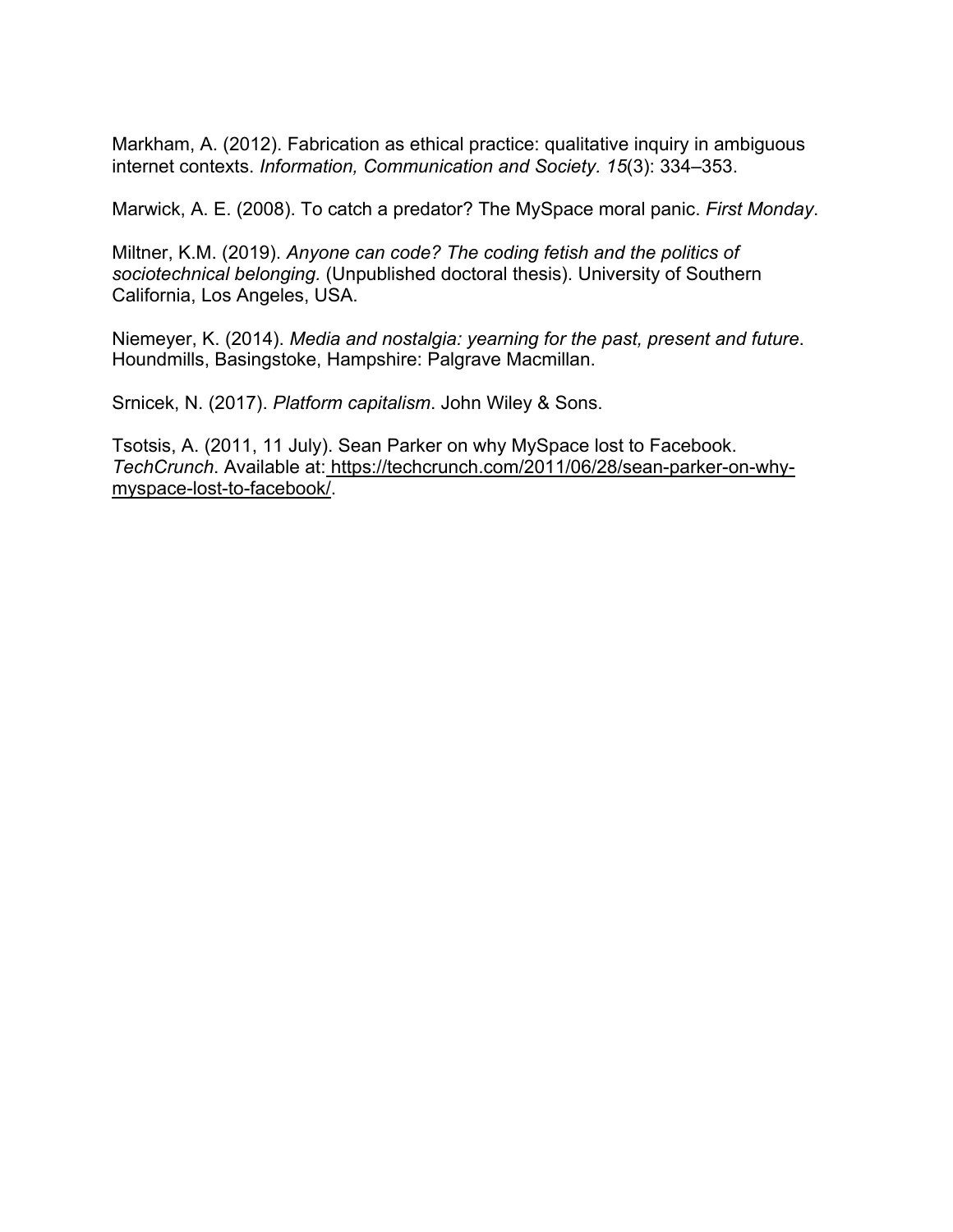### **"YAKETY YAK, DON'T TALK BACK": MODERATION ON ANONYMOUS PLATFORMS**

#### Kathryn Montalbano

Appalachian State University, United States of America

Through an analysis of survey responses distributed to a subreddit, r/yikyak, as well as a broader community on Facebook and Twitter, this paper considers why some anonymous platforms that are prone to cyberbullying, copyright infringement, and hate speech survive while others die, despite the safe harbor status afforded to Internet Service Providers (ISPs) and social media platforms by Section 230 of the Communications Decency Act (CDA). Drawing from the conference theme, independence, Section 230 has granted ISPs and social media platforms the independence, so to speak, to develop and grow without the threat of libel, privacy, or copyright lawsuits based on the speech or actions of their users. The justification for minimal regulation of ISPs stems from the repeal of Title V of the Telecommunications Act of 1996—the overly broad Communications Decency Act (CDA). The Supreme Court ruled the act unconstitutional in *Reno v. ACLU*  (1997) for including all forms of Internet indecency in its scope rather than narrowly tailoring regulation to apply to cases of minors. The Court rejected the idea that the Internet was analogous to a broadcaster that deserved less constitutional protection. Though Title V was struck down, Section 230 of the Communications Decency Act survived. Following this repeal, the argument follows, developers and policymakers were able to conceptualize and build the Internet as we know it today due to the protections Section 230 granted to ISPs and other digital platforms.

And yet, Internet culture and use has evolved significantly since 1996 when Section 230 was born, as the distinction between the online and offline worlds has become less clear. As Sylvain (2019, p. 272) has argued: "Today, however, intermediaries are far more than simple publishers or distributors of third-party content. And users appear to have few constraints on what they are willing to post or consume." Sylvain's argument stems from a critique of Wu (2019), who argues that automated systems may replace humans in adjudicating social media moderation. In the past year, policymakers and politicians have reconsidered the justification of Section 230's safe harbor status that has allowed these platforms to evolve independently of the constant threat of lawsuits. ISPs and social media platforms, in turn, argue that their exceptionalism within media industries justifies this safe harbor protection and independence in order to continually innovate and flourish. As such, these platforms find the proposal of regulation in the form of a revised Section 230 to be unfeasible, refusing to recognize their interdependence upon the various components of communication law, including privacy, libel, and copyright. Inadvertently, as a result of the continual safe harbor status of Section 230, community moderators or members on various platforms have long responded to the absence of legal sanctions for their overarching host platform by forging their own links of interdependence among users to create systems of community moderation and accountability.

Sylvain (2019, p. 264) argues that human review will continue to triumph over automated moderation, at least in the absence of platform liability: "Human review is essential today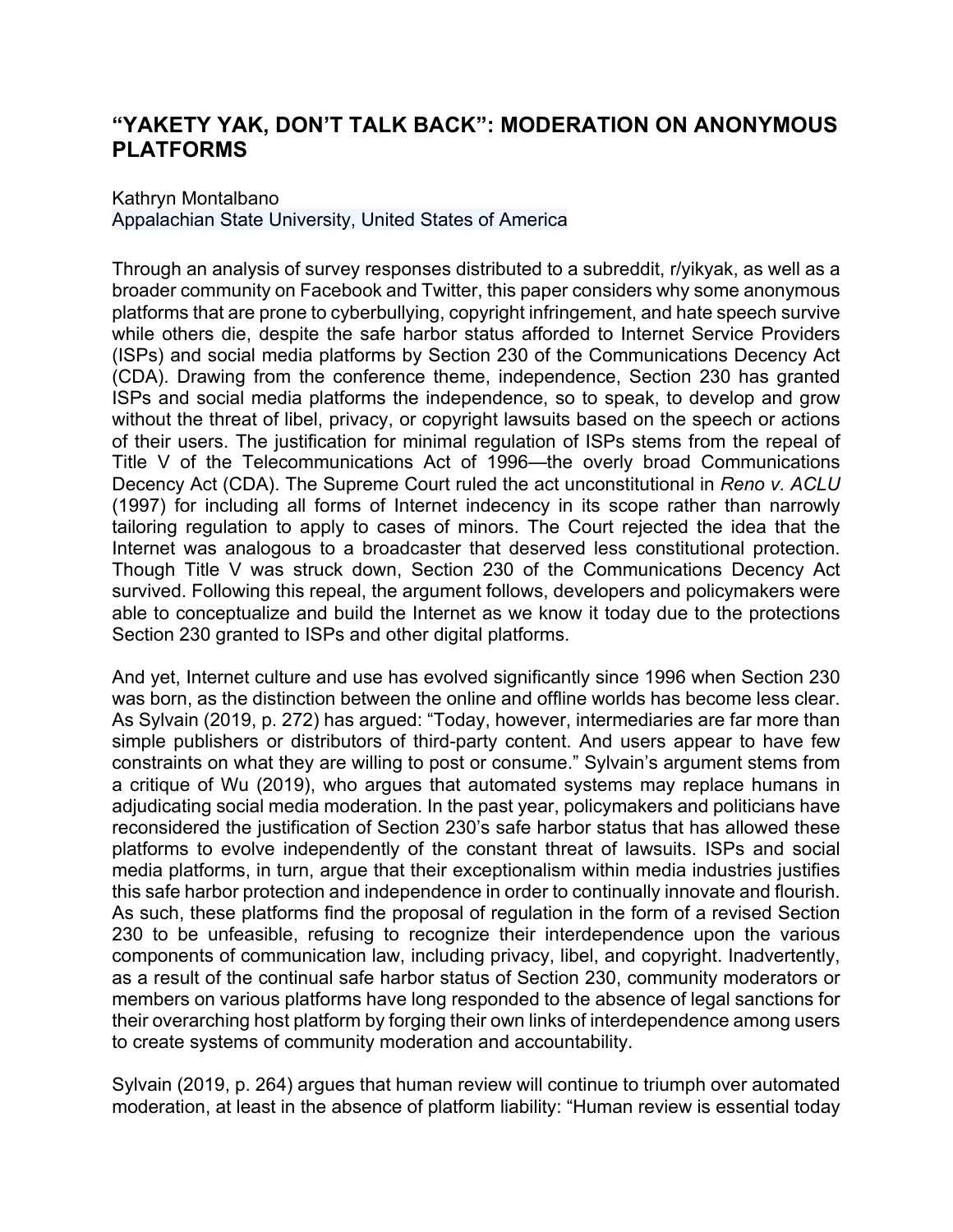because it confers a degree of legitimacy on the platforms' moderation choices." Previous scholarship has examined how regulations prohibit online speech or action that likely lead to legal issues (Van Dijck, 2013). Additionally, this author has argued that hyperlocal anonymous platforms do not solely hide behind Section 230, and that surviving platforms instead combine (1) robust Terms of Service statements along with (2) specific community values or guidelines that are fortified by (3) a comprehensive monitoring system, in order to curb abusive behavior on their platforms.

Online anonymous communities that survive thus rely on a robust, rigorous moderation system comprising both moderators and regular users to promote civility and accountability within large, frequently populated communities. These survey responses from people who used to communicate on Yik Yak and/or continue to utilize existing anonymous platforms will aim to answer the first broader research question: why do some anonymous platforms survive while others die? The subsequent analysis will then answer the second research question: to what degree does civility and effective moderation compensate for the safe harbor status granted by Section 230 to anonymous platforms, a legal framework that shifts the burden of moderation onto both volunteer moderators and regular users?

The "free labor" (Terranova, 2000) involved in maintaining online platforms provides a critical window into why anonymous platforms survive while others perish. A second component of this argument draws from scholarship on feminist media studies and community labor. Baym has showed how audiences, specifically fandom communities in the worlds of soap operas (Baym, 2000) and independent music (Baym, 2007) "appropriate the affordances of the internet in order to build communities based on shared practices and meanings" (Baym, 2015, p. 1). Duffy (2016, p. 443), though more explicitly addressing content creators, nonetheless offers a fruitful term for this paper, "authenticity labour," which she has traced from the "narratives of authenticity and realness; the instrumentality of affective relationships; and entrepreneurial brand devotion" within this broader umbrella of "gendered forms of social media production." Nieborg and Poell (2018, p. 4279) add to this body of scholarship on labor and cultural capital, remarking that "while political economists are acutely aware of the labor issues that arise from platform- dependent cultural production, less attention is paid to how this translates into the transformation of cultural commodities." In tandem, these bodies of scholarship on digital labor, online community, content moderation, and Section 230 bolster the primary analysis of the survey responses to demonstrate why some anonymous platforms live while others perish—despite the independence and autonomy that Section 230 of the Communications Decency Act grants them.

#### **References**

Baym, N. K. (2000). *Tune in, log on: Soaps, fandom, and online community*. Thousand Oaks, CA: Sage.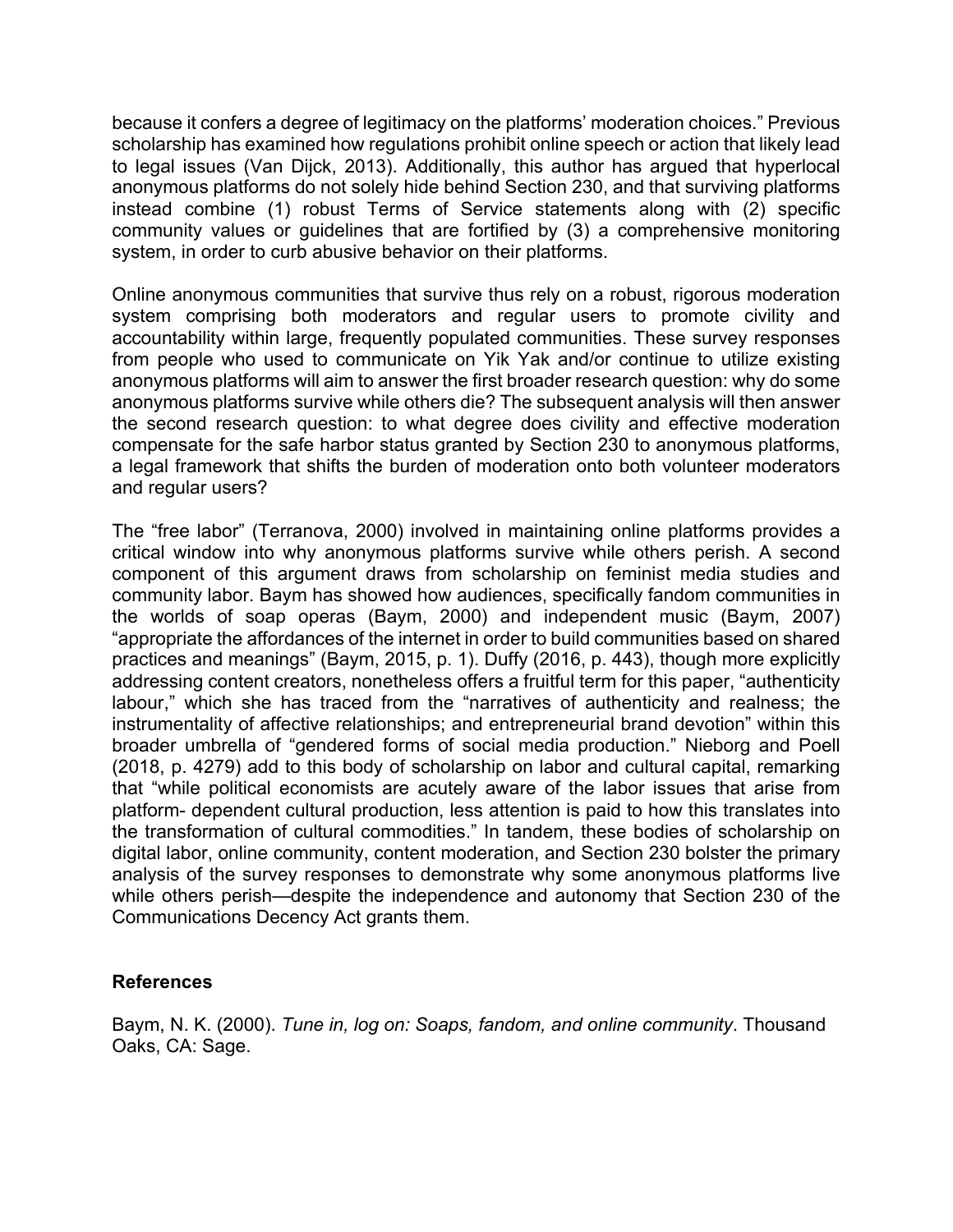Baym, N. K. (2007). The new shape of online community: The example of Swedish independent music fandom. *First Monday, 12*(8). https://doi.org/10.5210/fm.v12i8.1978

Baym, N. K. (2015). Connect with your audience! The relational labor of connection. *The Communication Review, 18*(1), 14-22.

Duffy, B. E. (2016). The romance of work: Gender and aspirational labour in the digital cultures industries. *The International Journal of Cultural Studies, 19*(4), 441-457.

Nieborg, D. B., & Poell, T. (2018). The platformization of cultural production: Theorizing the contingent cultural commodity. *New Media & Society, 20*(11), 4275-4292.

Sylvain, O. (2019). Recovering tech's humanity. *Columbia Law Review 119*(7), 252-282. Terranova, T. (2000). Free labor. *Social Text, 18*(2), 33-58.

Van Dijck, J. (2013). *The culture of connectivity: A critical history of social media.*  Oxford: Oxford University Press.

Wu, T. (2019). Will artificial intelligence eat the law? The rise of hybrid social-ordering systems. *Columbia Law Review 119*(7), 2001-2028.

# **THE CHANGING ECOLOGY OF THE WEB AS SEEN FROM THE MARGINS: THE STRUGGLE OF COUCHSURFING**

Karolina Mikołajewska-Zając Kozminski University, Poland / University of Queensland, Australia

Attila Márton Copenhagen Business School, Denmark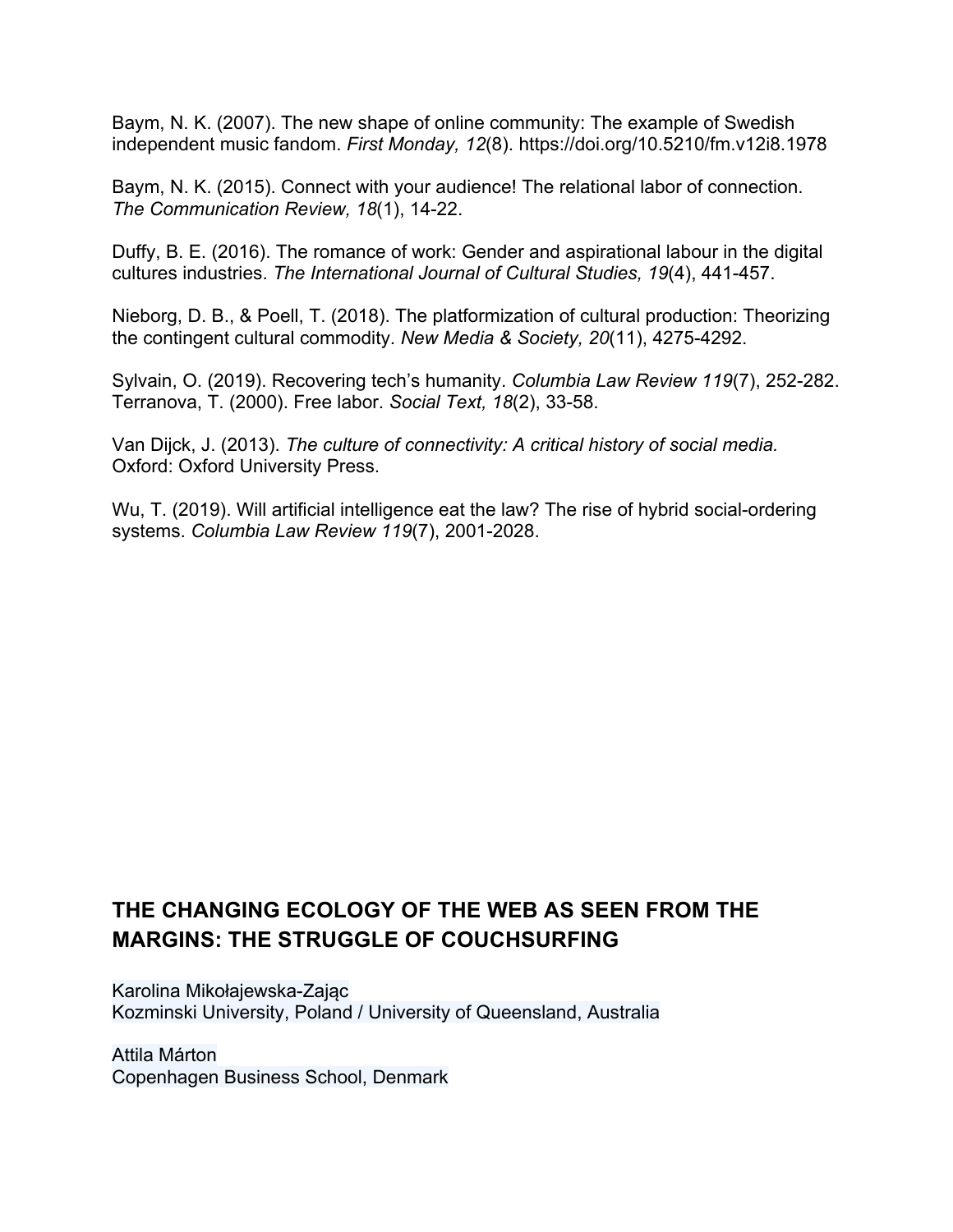While most of the popular business literature puts forward digital platforms' 'blitzscaling' (Hoffman & Yeh, 2018) as a virtue and an ideal new market players should follow, much of social science literature on 'platformization' (Helmond, 2015; Nieborg & Helmond, 2019; van Dijck, 2020) or 'surveillance capitalism' (Zuboff, 2019) describes the leading platforms' effects in terms of hegemony and dependencies they orchestrate. Both streams largely focus on 'winners' that manage to install themselves as obligatory passage points and, by and large, share the assumption that once dominant, the Facebooks and the Googles become too big to fail, too big to regulate, and too big to die. At the same time, there is a growing recognition that platform leaders become 'death stars' (Scholz, 2016), creating 'kill zones' that suffocate emerging competition, stifle innovation, and impoverish the diversity of the Web as an information ecology. In a sense, death is looming from every corner. Most platforms fail (Yoffie et al., 2019) and big tech corporations may be challenged by even bigger, more lavishly funded ones. Alternative niches are few and far between. Wikipedia is a an exceptionally rare success, relying on volunteer contributions and donations (Jemielniak, 2014) and a symbiotic relationship with Google, feeding into Google's search index in return for more traffic (van Dijck, 2013). Craigslist, another exception, remains loyal to its mission of making just enough profits, prioritizing access to classifieds (Lingel, 2020), but that seems to hinge only on the goodwill of the company's owners.

Against this backdrop, we develop an ecological framework for studying smaller – dead, dying, surviving, or marginalized – platforms, suggesting that they are uniquely equipped to shed light on the changing ecology of the Web. Inspired by Gregory Bateson's 'ecology of mind' (Bateson, 2000), we pay attention to ecological connections and the 'success' of a platform as the ongoing ability to adapt to new contexts. Following that, survival as not only a matter concerning a seemingly discreet entity – a platform – but rather this unit as part of a bigger whole, a platform plus its environment. From that perspective, platforms' 'success' is a matter of interdependence and not exceptionalism.

Our case study is Couchsurfing (CS), a free hospitality exchange platform, launched in 2004. Today, Couchsurfing inhabits a small niche in the information ecology of the Web, which is, however, shrinking and, with the impact of Covid-19, threatened to disappear. At the same time, Airbnb, which is operating in the same domain and facing the same challenges of collapsing income and absent revenue, managed to raise \$3.5 billion, when it went public in December 2020. what is the state of the Web, as arguably the most important information ecosystem of contemporary society, when some of its inhabitants have to beg for money to survive while others are being flooded by investment money to stay alive? What can we infer about the state of the Web, if we pay attention to the small niches rather than the big winners?

Our research material encompasses a large collection of in-depth interviews with various stakeholders, including the founders, volunteers, employees, and participants (81 interviews); as well as ethnographic observations (among 'regular CS members as well as CS HQ) and a collection of documents, including the company's blog, videos from CS events, press articles, and archival material, as well as documents gifted by the informants, including legal documents and archived public CS forums.

The broader public may be aware of Couchsurfing's transformation from a non-profit to a venture capital-funded for-profit in 2011. But against the backdrop of a broader historic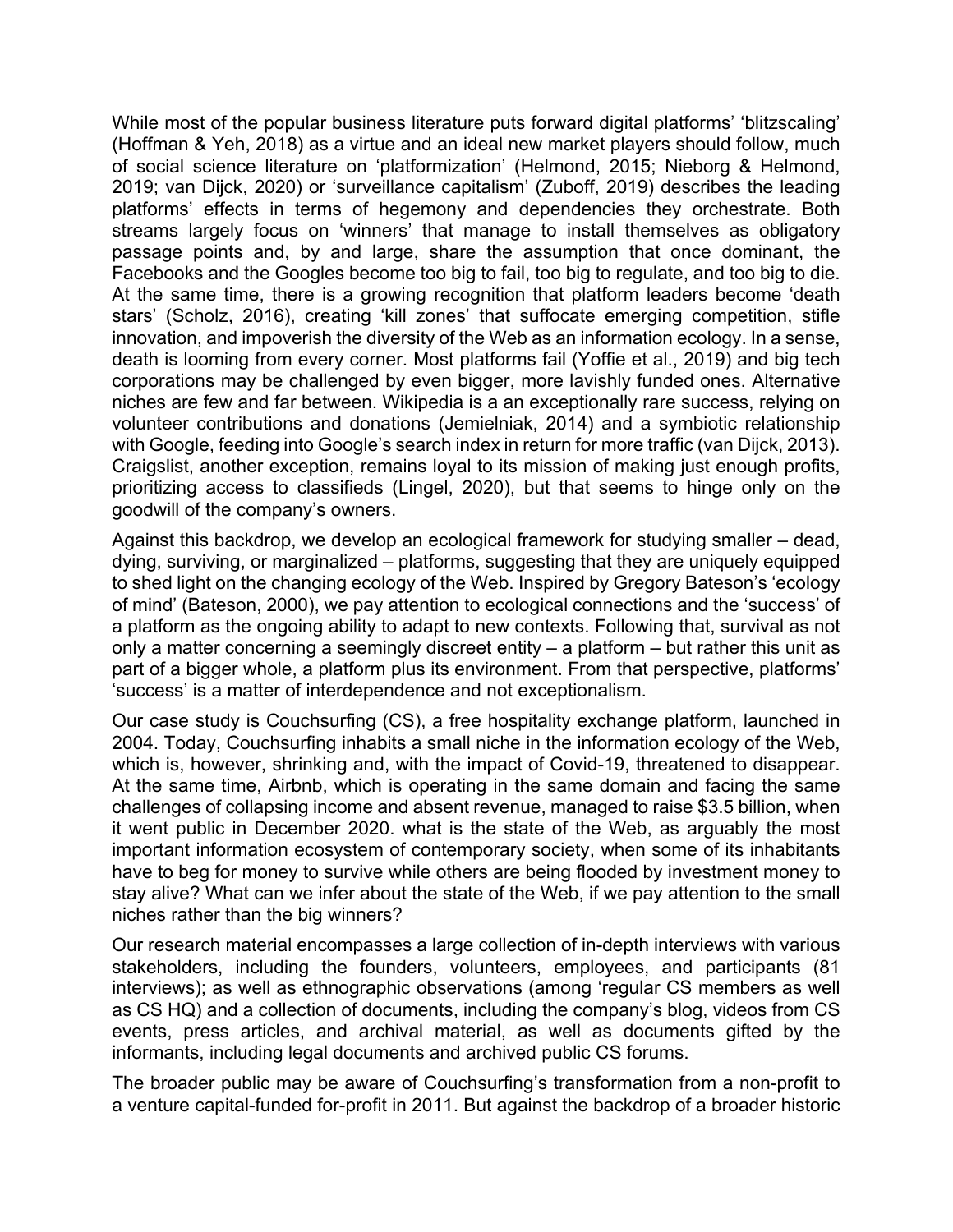perspective, we argue, the entire CS's history has been turbulent and punctuated by several near-deaths. This, we argue, opens a window into theorizing the broader changes the Web went through after the dot-com boom. Influenced partly by the Internet's military roots and the notion of 'redundancy' (John, 2016), the Web was often conceived as a radically novel medium because of its generativity (Zittrain, 2008). We argue that Couchsurfing's struggles to respond to drastic changes in its environment are indicative of the growing specialization of the Web with a single operating objective, which is to profit from user growth and traffic.

It is due to these developments that CS had run out of options by the time its charity application was rejected. The ecology of the Web had changed by then; it was welcoming to the profit motive while marginalizing alternative ideas, motives, and platforms. Through its turbulences, CS has been depleting the goodwill of volunteers and its legitimacy as a charity. It is this depletion of resources other than capital investments and revenues and the erosion of the Web as an information ecosystem that comes with it, that is, in our view, illustrated by the history of Couchsurfing.

From the point of view of ecological research, this suggests a systemic loss of flexibility. Such a development charts a dire perspective for the Web's future potential to react to unforeseen changes. In tracing the history of Couchsurfing's near-deaths and revival efforts through an ecological lens, we remain attuned to the Web's rhythmic temporality and digital media's constant revision and reinvention of forms, whereby the new forms replacing the old ones, while appearing hegemonic, are at the same time becoming increasingly fragile (Karpf, 2020).

#### **References**

Bateson, G. (2000). *Steps to an Ecology of Mind*. University of Chicago Press.

Helmond, A. (2015). The Platformization of the Web: Making Web Data Platform Ready. *Social Media + Society*, *1*(2), 1–11.

Hoffman, R., & Yeh, C. (2018). *Blitzscaling: The Lightning-Fast Path to Building Massively Valuable Companies*. Crown Publishing Group.

Jemielniak, D. (2014). *Common Knowledge? An ethnography of Wikipedia*. Stanford University Press.

John, N. (2016). *The Age of Sharing*. Polity Press.

Karpf, D. (2020). Two provocations for the study of digital politics in time. *Journal of Information Technology & Politics*, *17*(2), 87–96. https://doi.org/10.1080/19331681.2019.1705222

Lingel, J. (2020). *An Internet for the people: The politics and promise of Craigslist*. Princeton University Press.